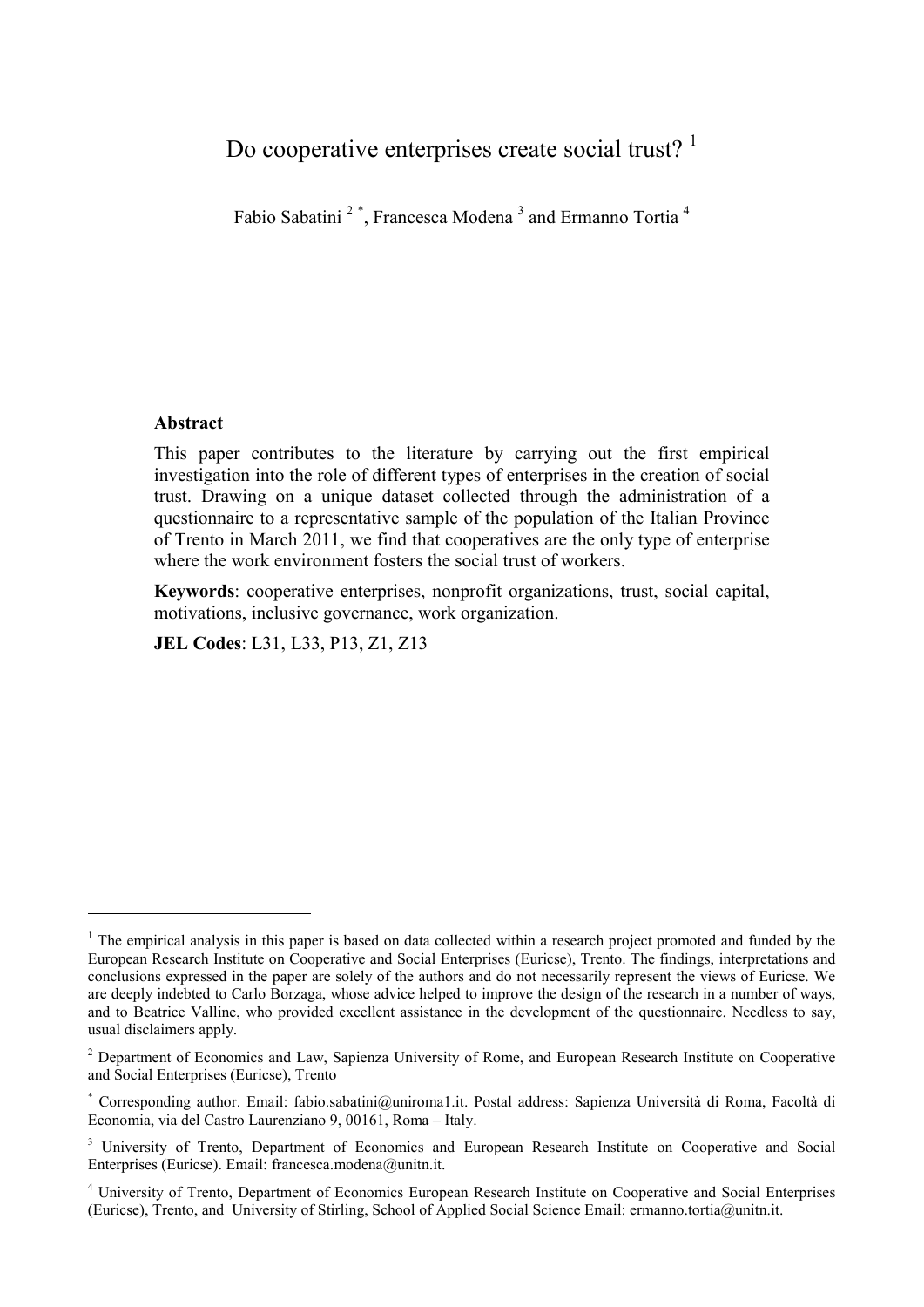### **1. Introduction**

Cooperative enterprises represent a limited, but growing phenomenon in contemporary economies. Since their origins they have been important actors in supporting the most disadvantaged social groups, in guaranteeing involvement and community development, and in complementing public welfare systems. Their socially oriented nature is mainly connected to their not-for-profit entrepreneurial action, to the democratic governance based on the "one member, one vote" rule, and to the concern for the community in which they are located, as established by the seventh International Co-operative Alliance (ICA) principle, introduced in the ICA gathering in Manchester in 1995 (Stikkers, 2009). Most importantly, in recent years these businesses have strengthened resilience to the crisis in most economic systems, by increasing organizational diversity and providing proactive answers to worsening economic conditions. While competitive markets and the public sector are experiencing serious difficulties in most countries, cooperatives are showing more stability and reactivity (Stiglitz 2009). This is mostly because of their reduced reliance on support by financial markets resulting in less involvement in the financial crisis.

Some theoretical works have claimed that the socially oriented nature of cooperatives and their inclusive governance may have relevant effects in terms of social cohesion and growth's sustainability (Dow, 2003; Stiglitz 2009; Birchall, 2010). Empirical testing of the social effects of cooperative firms is being developed in various directions. The impact of cooperatives on sustainable and stable employment has been analysed in seminal papers by Miyazaki and Neary (1983) and Ben-Ner and Jones (1995) whose claims have found support in various empirical studies (see for example Bonin et al., 1993; Craig and Pencavel, 1992, 1994; Burdìn and Dean 2009). More recent works focus on the social impact of cooperatives in terms of income inequality, public health, employment protection (Ben-Ner et al. 2011; Erdal, 2012; Freundlich and Gago, 2012; Perotin, 2012). Yet, to the best of our knowledge, no result has been presented to date concerning the effects of cooperative firms on the creation and strengthening of social trust, and on the related accumulation of social capital.

This paper contributes to the literature by carrying out the first empirical investigation into the role of different types of enterprise in the creation of social trust. Our research question has important societal and economic implications because the creation and diffusion of trust is connected to the ability of the economy to function properly and to reproduce itself over time. As will be outlined in Section 2, the economics literature identifies trust as one of the pillars of economic development. Classical and neoclassical economists argued that the well-functioning of markets, the resilience of the economic system in times of crisis and, in the long run, the sustainability of growth and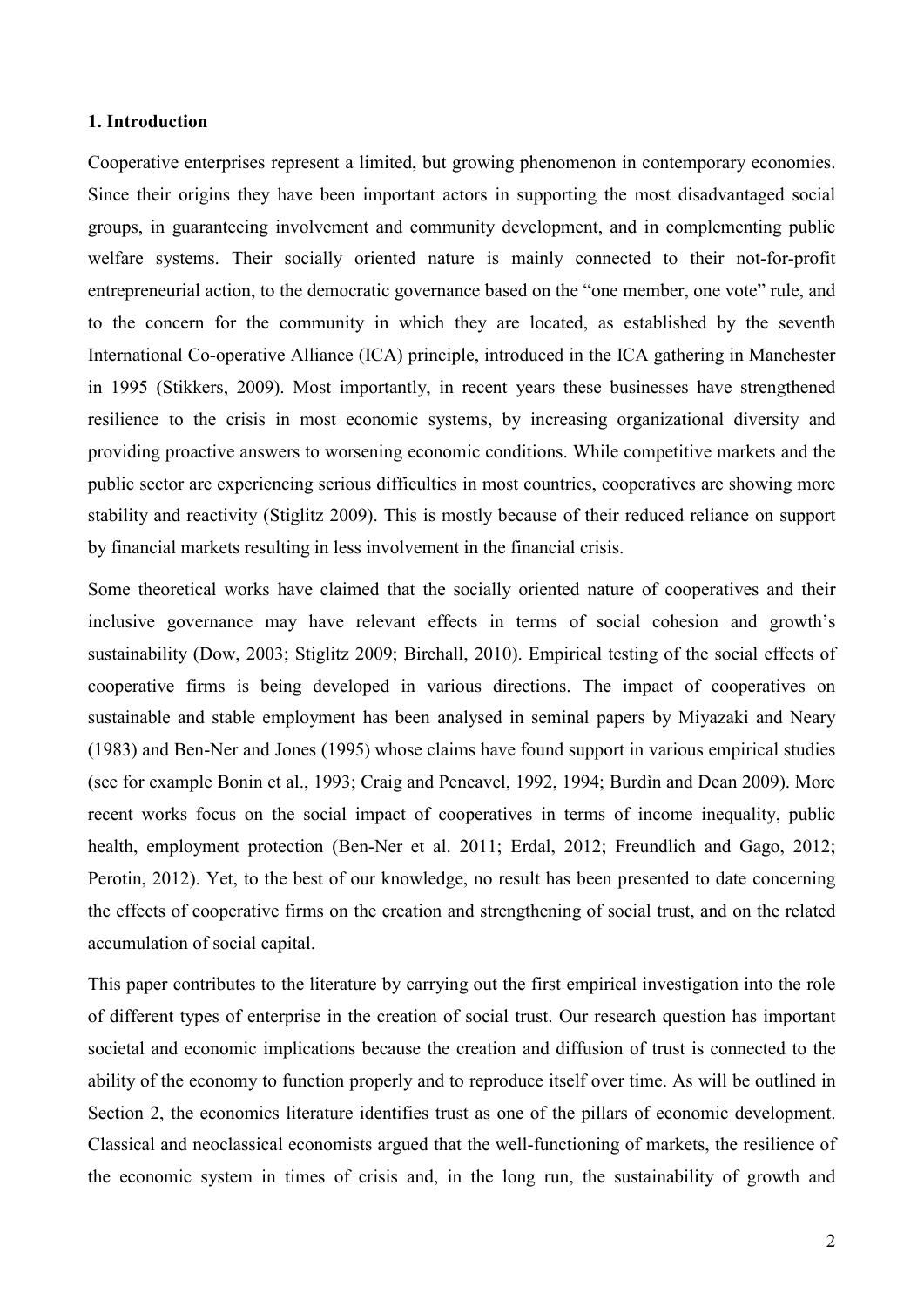development, rely on those institutions (whether formal or informal) that foster the sharing and diffusion of feelings of trust and norms of reciprocity (Smith 1759; Mill 1848; Arrow 1972). More recently, the social capital literature has provided evidence that trust supports growth and development through a number of channels such as, for example, the reduction of transaction costs and the enforcement of contracts (Putnam 1993; Knack and Keefer 1997; Guiso et al. 2008; 2009). A better understanding on how different entrepreneurial models affect the diffusion of trust would thus provide a crucial contribution to the literature and important insights for future research on the role organizational diversity.

Our empirical analysis relies on a unique dataset collected through the administration of a questionnaire to a representative sample of the population of the Italian Province of Trento in March 2011 (see Section 3 for further details). The dependent variable is given by responses to the question: "Thinking about the difference between the day you started your current work and today, how do you think that the work environment has influenced your trust towards others?". Interviewees were requested to focus exclusively on *changes ascribable to the job they currently hold*.

After controlling for sample selection bias, we use ordered probit models to assess the determinants of work environment-driven changes in the social trust of workers. Our results show that cooperative enterprises can create social trust among workers, unlike any other type of enterprise.

More specifically, we find that the status of being employed in a cooperative enterprise increases the probability that work has improved the social trust of workers by 47.5% relative to employment in public enterprises, by 36.9% relative to private enterprises and by 51% relative to selfemployment. This finding suggests that the development of cooperative enterprises – and, more generally, of less hierarchical models of governance and of not purely profit maximizing forms of enterprises – may play a crucial role in the diffusion of trust and in the accumulation of social capital. This may contribute to increased resilience of the economic system, especially in times of crisis.

The design of the questionnaire allows us to exclude the existence of reverse causality, since changes occurred in workers' social trust during their current occupation cannot in any way influence their *past* choice to accept their *current* job. However, even if the way the trust question was posed is conceived to make interviewees focus exclusively on changes related to the environment and experience related to their current job, it may have been difficult for them to distinguish the effect of employment in cooperative enterprises from other individual or local characteristics or shocks that may have influenced the outcome variable. For example, intrinsically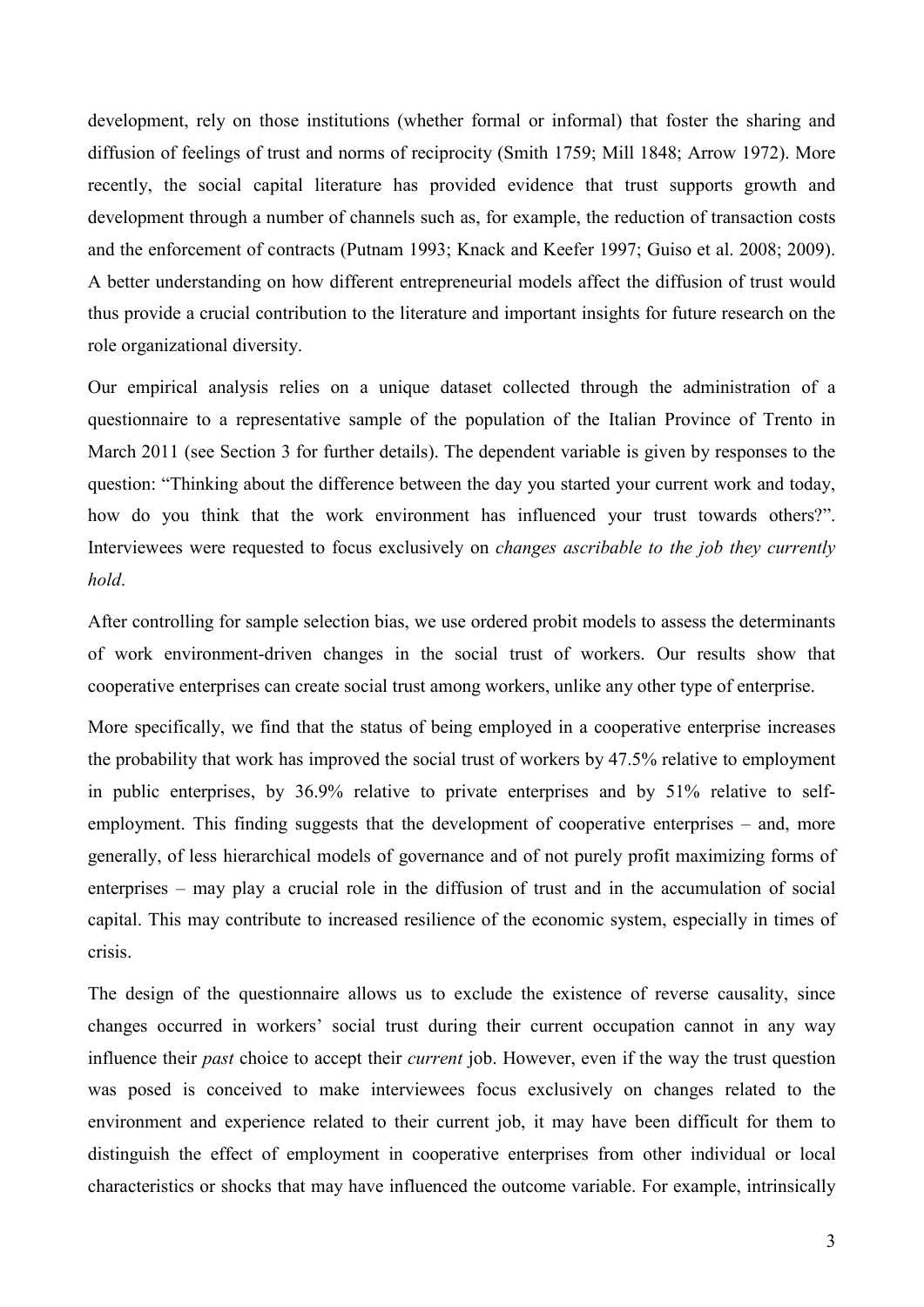motivated individuals may have a higher propensity to trust others and may be more willing to work in organizations characterised by participatory and democratic decision-making processes.

To deal with these issues, we include in the trust equation a wide set of individual and household control variables measuring respondents' values, beliefs, perceptions, and behaviours. In particular, we control for workers' intrinsic motivations as a predictor of the propensity to develop trust. In addition, in order to eliminate local-specific heterogeneity, we also run regressions with local fixed effects computed at the level of "local labour systems".

The outline of the paper is as follows. Section 2 presents the motivation of the study and briefly reviews the related literature. Section 3 describes our data and reports some descriptive statistics. The empirical analysis of the role of different types of enterprise in the creation of social trust is presented and discussed in section 4. Concluding remarks and a brief discussion of implications for future research close the paper.

#### **2. Motivation of the study and related literature**

-

Cooperatives have been described as membership based entrepreneurial organizations characterized by democratic and inclusive governance (Birchall, 2010; Borzaga and Tortia, 2010). The ownership of the organization, in terms of residual right of control and residual right of appropriation, is bestowed upon members, who have a personal character and are different from investors (Hansmann 1988, 1996). In other words, control over the organization and appropriation of its residual value rests with personal membership rights<sup>5</sup> that, as a norm, is given in equal terms to all members (the so-called "One member, one vote" rule). Equality in membership rights implies, at a fundamental level, equal decision making power, and equal power in electing representatives in the board of directors. A clear difference can be shown, in this context, relative to investor-owned, forprofit companies. While the latter type of firm is well compatible with concentrated or even exclusive ownership (one single person or organization can own the whole capital of an investor owned business), the same is not true in cooperatives where, right from the start, a plurality of members share control rights in equal terms. Equality in membership rights also implies that the governance of the organization is built over an underlying horizontal structure in which decision making power is evenly distributed across members. Given this, cooperatives are expected to be

<sup>&</sup>lt;sup>5</sup> Cooperative enterprises can also be small organizations, as happens in producer and agricultural cooperatives. However, this evidence does not fundamentally modify the personal character of membership of cooperatives since, on the one hand, small producers and farmers very often coincide with individual or family firms (Valentinov, 2007). On the other hand, in legal terms, membership rights are given to organizations as legal persons and not to the capital invested in or by these legal persons.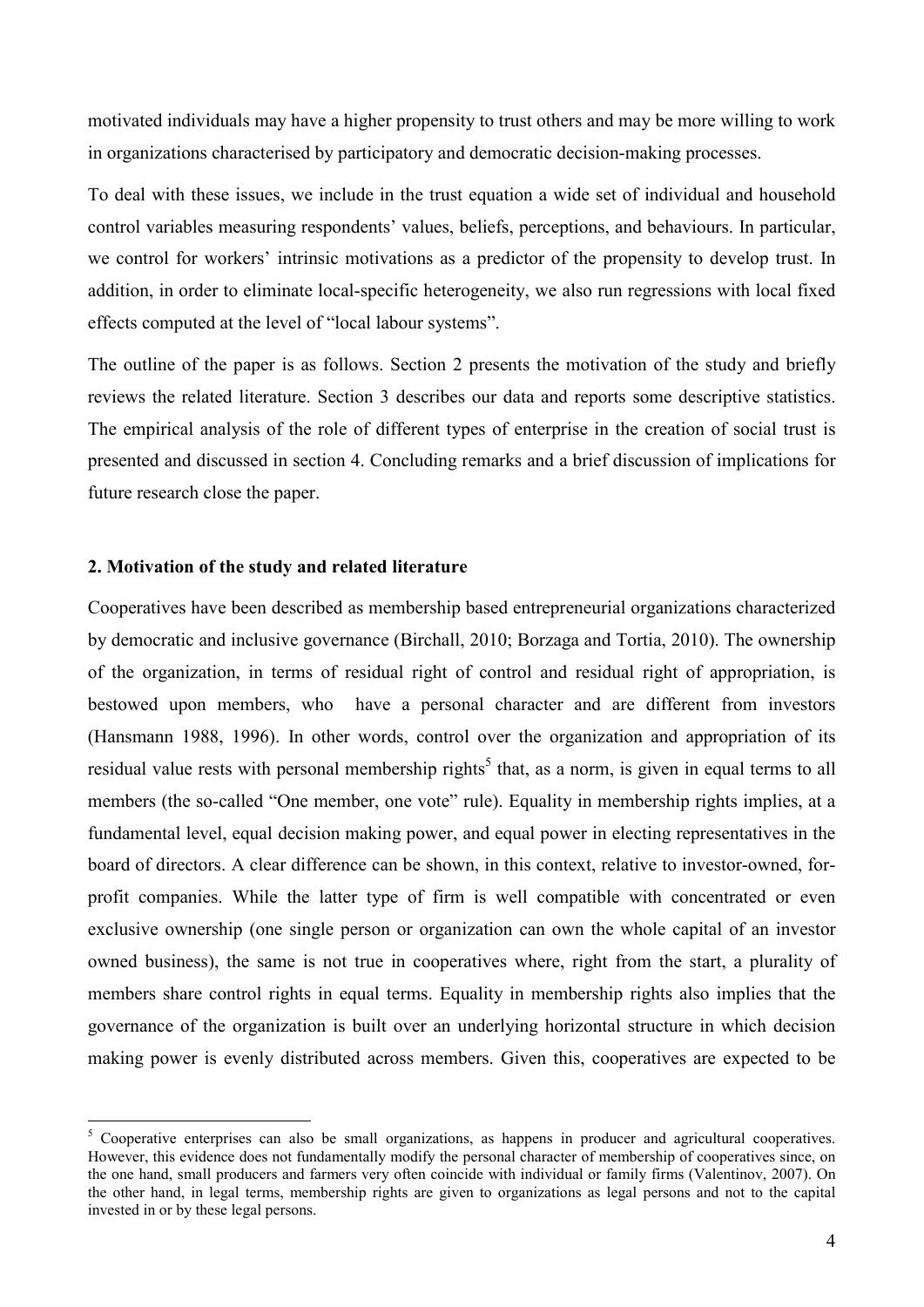less compatible than investor owned companies with hierarchal governance since this kind of governance would likely violate the egalitarian distribution of control rights.

The limited ability of cooperatives to pursue organizational and production efficiency by means of top-down, hierarchical decisions has been considered by new-institutional writers as one of their main flaws since this feature can lead to uncoordinated and lengthy decision making processes. In turn, inefficient organizational processes are expected to generate inflated ownership and governance costs (Hansmann, 1996). Yet, while they represent a minority organizational form, cooperatives are often observed in market economies and have been reported in some comparative studies to reach higher production efficiency than investor owned companies (Craig and Pencavel, 1992, 1994; Bartlett et al., 1992: Bonin et al., 1993; Burdìn and Dean 2009; Burdìn 2012). Where hierarchical governance does not represent the most effective solution for reaching production efficiency, cooperatives have been argued to favour inclusion more than hierarchy (Borzaga and Tortia, 2010). Participation in decision making and other organizational features related to inclusion, such as a high degree of procedural and distributive fairness, can support efficiency, though in markedly different ways relative to the case of hierarchy. Horizontal interpersonal and inter-organizational relations, more than vertical ones, are likely to emerge within cooperatives and to represent the basis of inclusive organizational routines (Erdal, 2011; Sacchetti and Tortia, 2012).

Horizontal relations and procedural fairness can also be related to the emergence of trust (Thibaut and Walker 1975; Lind and Tyler 1988; Putnam 1993; 2000). This may be due to two main reasons: on the positive side, procedural fairness better distributes burdens and rewards (both monetary and non-monetary) among the involved constituencies, thus creating an expectation of fair future rewards and representing, in this way, a crucial precondition for the spontaneous (or endogenous) emergence of trust. Some contributions find procedural fairness the most distinguishing organizational feature of cooperative firms (Tortia, 2008). Connectedly, on the negative side, the spread of fair decisions can discourage morally hazardous and other opportunistic behaviours or reinforce the social stigma against them. For example, peer pressure, which is the most typical feature of social relations in cooperating teams, has been described as a coordination mechanism that reduces shirking and free-riding, therefore increasing team members' trustworthiness (Mohnen et al., 2008; Mas and Moretti, 2009; Degli Antoni and Portale 2011). This can also favour or not discourage the endogenous emergence of trust<sup>6</sup>. Unfortunately, our data do not allow us to directly

<sup>&</sup>lt;sup>6</sup> It is worth noting that the spread of trust inside the organization can help to solve the new-institutionalist dilemma concerning the growth of transaction costs in terms of ownership and governance costs. In principle, horizontal, nonhierarchical decision making processes can be expected to be less coordinated and more time and resource expensive than hierarchical ones. However, this inefficient outcome may not be observed in reality. Trust relations, tacit knowledge and informal interpersonal relations can work as substitutes of hierarchy in supporting expedite and effective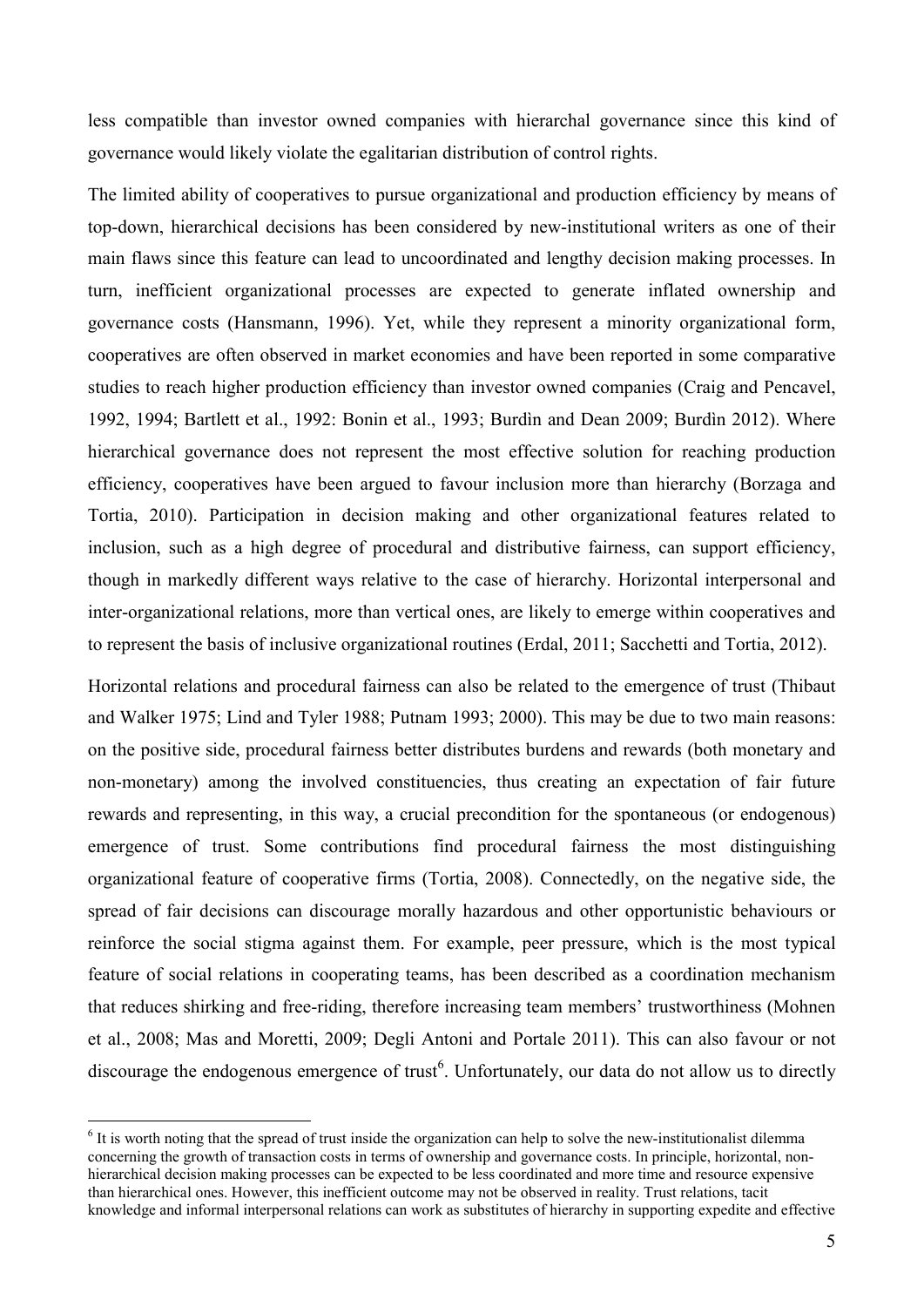test the relation between procedural fairness and the spread of trust in cooperatives *vis a vis* other organizational forms. However, we can test how different entrepreneurial forms – i.e. private, public, or cooperative enterprises - affect the diffusion of trust. A response to this question, which has never been empirically investigated before, may make a crucial contribution to the literature, in that trust represents one of the pillars of the well-functioning of markets and, in the long run, of growth and development processes.

Since the early 1990s, a growing number of studies have identified social capital – with particular regard to its "cognitive" dimension of social trust – as a factor of economic and social development. Trust has been argued to reduce transactions costs, favour the enforcement of contracts, facilitate credit at the level of individual investors, and to encourage innovation and investments in human and physical capital (see among others Putnam 1993; Fukuyama 1995; Knack and Keefer 1997; Zak and Knack 2011; Guiso et al. 2008; 2009).

As stated by Knack (2002): "Where social mechanisms for the efficient resolution of prisoners' dilemma and principal-agent games are weak or absent (i.e. where most potential pairs of economic transactors cannot trust each other) the private returns to predation increase while the private returns to production fall" (p. 171). Individuals in higher-trust societies indeed spend less on protecting themselves from being exploited in economic transactions (Knack and Keefer 1997).

Even if these views have gained credit in the economics debate only recently, it is worth noting that the concept of the social "embeddedness" of the economic action is deeply rooted in the history of economic thought, and can also be found in the early work of the classical economists. Typical code-words of the social capital literature (e.g. trust, norms, values, altruism, and sympathy) can be found in the work of Adam Smith. In the *Theory of Moral Sentiments*, Smith (1759) argued that there were certain virtues, such as trust and a concern for fairness, that were vital for the functioning of a market economy. He described trust and reciprocity as critical foundations of the early beginnings of the market, allowing reciprocal gift exchange to emerge, and leading to trade. John Stuart Mill shared the belief that trust plays a fundamental role in the economic performance of nations. In the *Principles of Political Economy* (1848), he stated:

"Conjoint action is possible just in proportion as human beings can rely on each other. There are countries in Europe where the most serious impediment to conducting business concerns on a large scale, is the rarity of persons who are supposed fit to be trusted with the receipt and expenditure of large sums of money".

organizational outcomes; democratic governance can reduce, not inflate, transaction costs. Furthermore, for similar reasons, inclusive organizational relations are also expected to reduce agency costs, that is the costs associated with asymmetric information and contrasting objectives (Alchian and Demsetz, 1972; Jensen and Meckling, 1976).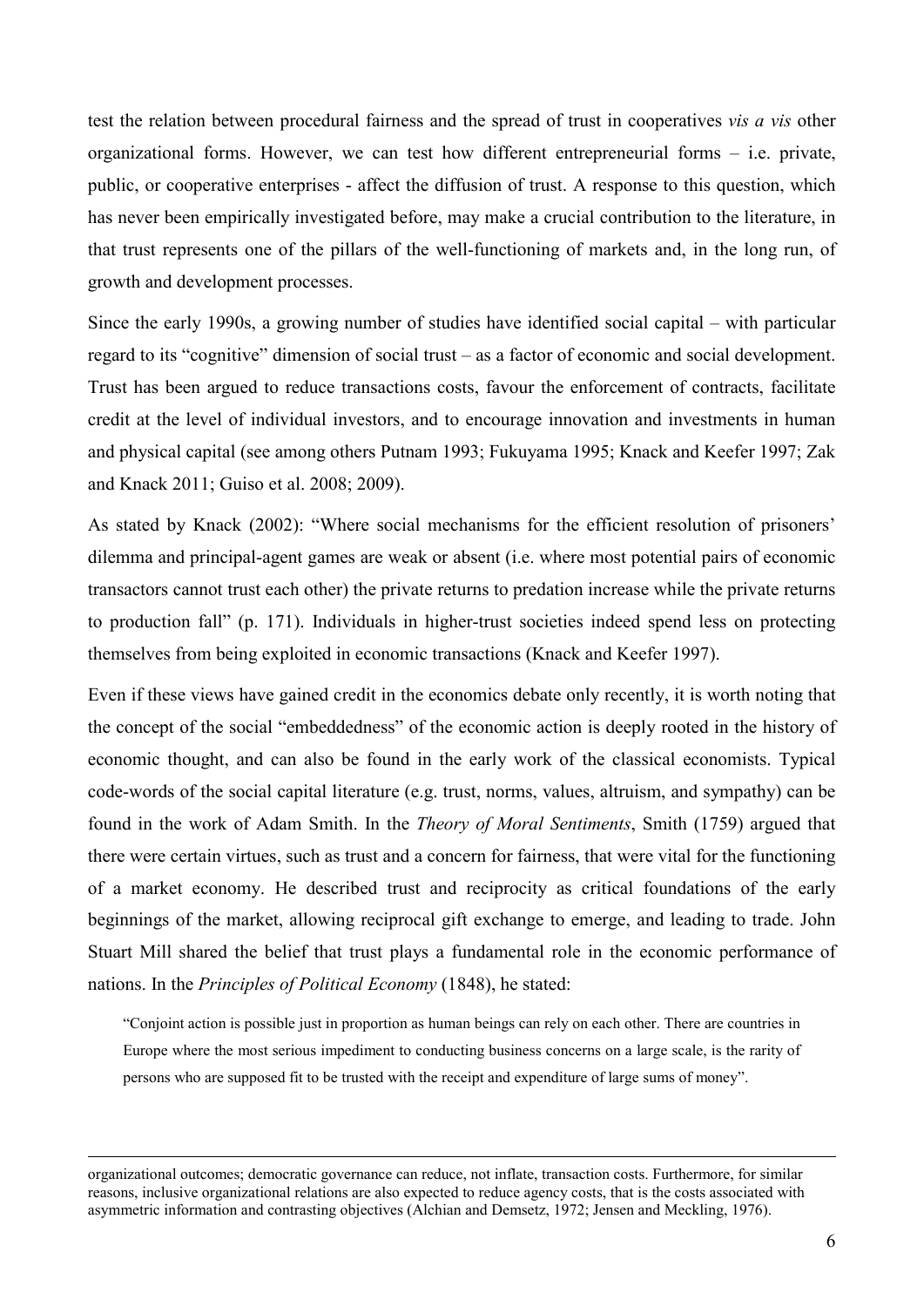These views were found again in influential works by Arrow (1972) and North (1990). In a famous paper, Arrow (1972) states that: "Virtually every commercial transaction has within itself an element of trust, certainly any transaction conducted over a period of time. It can be plausibly argued that much of the economic backwardness in the world can be explained by the lack of mutual confidence" (1972, p. 357). According to North (1990, p. 54) "the inability of societies to develop effective, low-cost enforcement of contracts is the most important source of both historical stagnation and contemporary underdevelopment in the Third World".

In our view, it is reasonable to extend this point by arguing that not only the well-functioning of markets but also, to a larger extent, the resilience of the economic system, rely on those institutions (whether formal or informal) that foster the sharing and diffusion of feelings of trust and norms of reciprocity.

As we will better explain in the following sections, democratic and socially oriented organizations such as cooperatives may behave differently from any other type of enterprise in the way they affect workers' values and beliefs. That is, their institutional structure may play a role in building trust inside and outside the organization. This kind of hypothesis has been already put forward, for example, by prominent authors in experimental law and economics. As Blair and Stout (2001, pp. 1735-1736) write:

"The experimental evidence indicates that decisions whether or not to trust others are in large part determined by social context rather than external payoffs. By altering social context-subjects' perceptions of others' beliefs, expectations, likely actions, and relationships to themselves-experimenters can reliably produce in subjects in social dilemmas everything from nearly universal trust to an almost complete absence of trust. In other words, most people behave as if they have two personalities or preference functions. One is competitive and self-regarding. The other is cooperative and other-regarding. Social framing is key in triggering when the cooperative personality emerges".

In our study we concentrate on labour relations, which represent one specific dimension of governance<sup>7</sup>. Labour relations provide a privileged viewpoint as they allow an in-depth analysis of the impact of inclusive governance on the endogenous emergence of trust. They are deeply rooted and intertwined with the working of the governance structure and of the production process.<sup>8</sup>

<u>.</u>

<sup>&</sup>lt;sup>7</sup> We do this by concentrating on two main variables: the condition as worker employed by a cooperative firm, and the self-evaluated generation of trust towards other people due to working conditions. In so doing we correlate one objective dummy with one subjective rating. The correlation between objective and subjective variables is usually considered immune to spurious correlation due to common method bias, as evidenced by prominent methodological contributions (Podsakoff et al., 2003).

<sup>&</sup>lt;sup>8</sup> We consider labour relations in cooperative enterprises in general, without separating different types of cooperatives (worker, producer, consumer etc…). Hence our results refer to the general category of cooperative firms, and not to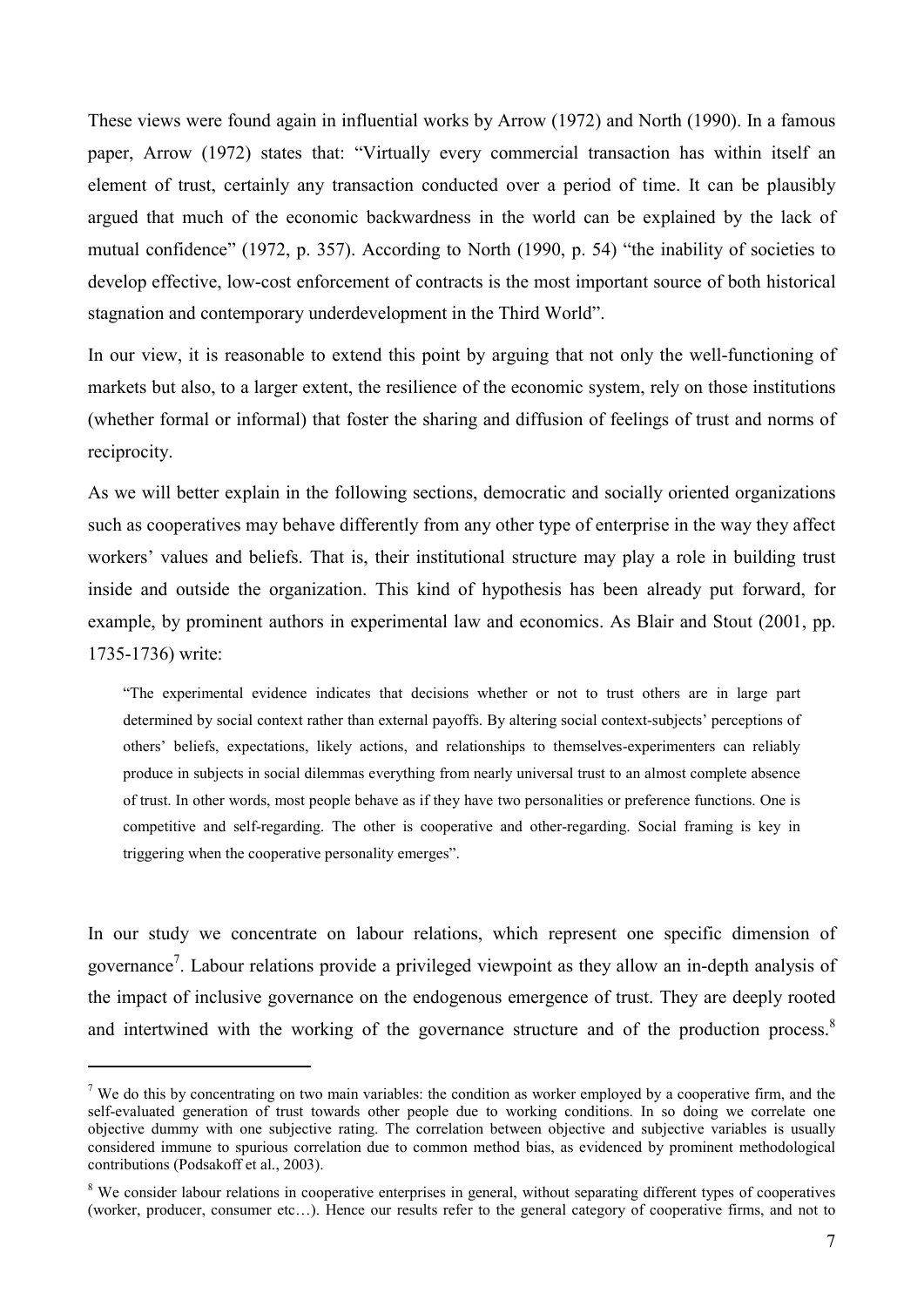Hence, we expect that the possible beneficial effects connected with worker involvement and equality of rights exert the maximum impact in their case.

#### **3. Data and descriptive findings**

<u>.</u>

As outlined in the Introduction, data were collected through the administration of a questionnaire to a representative sample  $(n = 817)$  of the Italian Province of Trento in March 2011<sup>9</sup>. The questionnaire was specifically designed for the assessment of the impact of cooperative enterprises on various dimensions of social capital. The sample was stratified by age, gender and area of residence. Our dependent variable is given by responses to the question "Thinking about the difference between the day you started your current work and today, how do you think that the work environment has influenced your trust toward others?" which was asked to all individuals with work experience, i.e. current workers (53% of the sample), retired workers (23%), and temporarily unemployed workers (1.8%). We thus focus on this sub-sample of people who are currently working or have worked in the past, which includes 629 individuals representing approximately 77% of the original sample<sup>10</sup>. As will be explained in Section 4, we control for sample selection bias in the empirical analysis. The distributions of frequencies across employees in cooperative enterprises, dependent workers, and the whole sample are reported in Table 1. It is worth noting that, in cooperative enterprises, *nobody* reports that the work environment has caused a decrease in social trust, unlike in the other categories of employment status<sup>11</sup>. 72.9% of workers in cooperatives report a work-driven increase in social trust.

#### [Table 1 about here]

In order to provide more observations in each category and to the purpose of a more reliable interpretation of marginal effects, we collapse "very negatively" and "negatively" responses and

worker cooperatives alone. Unfortunately, we do not have at our disposition finer controls concerning employment in different types of cooperative.

<sup>&</sup>lt;sup>9</sup> The questionnaire was administered through computer assisted telephone interviews by the Technical Unit of the Department of Sociology and Social Research of the University of Trento. The administration of the questionnaire was funded by the European Research Institute on Cooperative and Social Enterprises (Euricse) located in Trento. Since, according to the research design, about 800-900 observations were required, a sample of 8855 units (i.e. about ten times the number of required observations) was extracted from census data. People included in the selected sample received a letter in advance announcing the possibility of a phone interview and briefly describing the aim and scope of the research. There were 1587 dropouts, 1777 people refused to be interviewed, 136 people missed the phone appointment, and 162 phone numbers were not in use at the time of the interview. 4396 numbers were not used.

<sup>&</sup>lt;sup>10</sup> Results do not change if we consider the smaller sample of current worker.

<sup>&</sup>lt;sup>11</sup> Frequency distributions for public and private enterprises are not reported here for the sake of brevity. Tables are available upon request to the authors.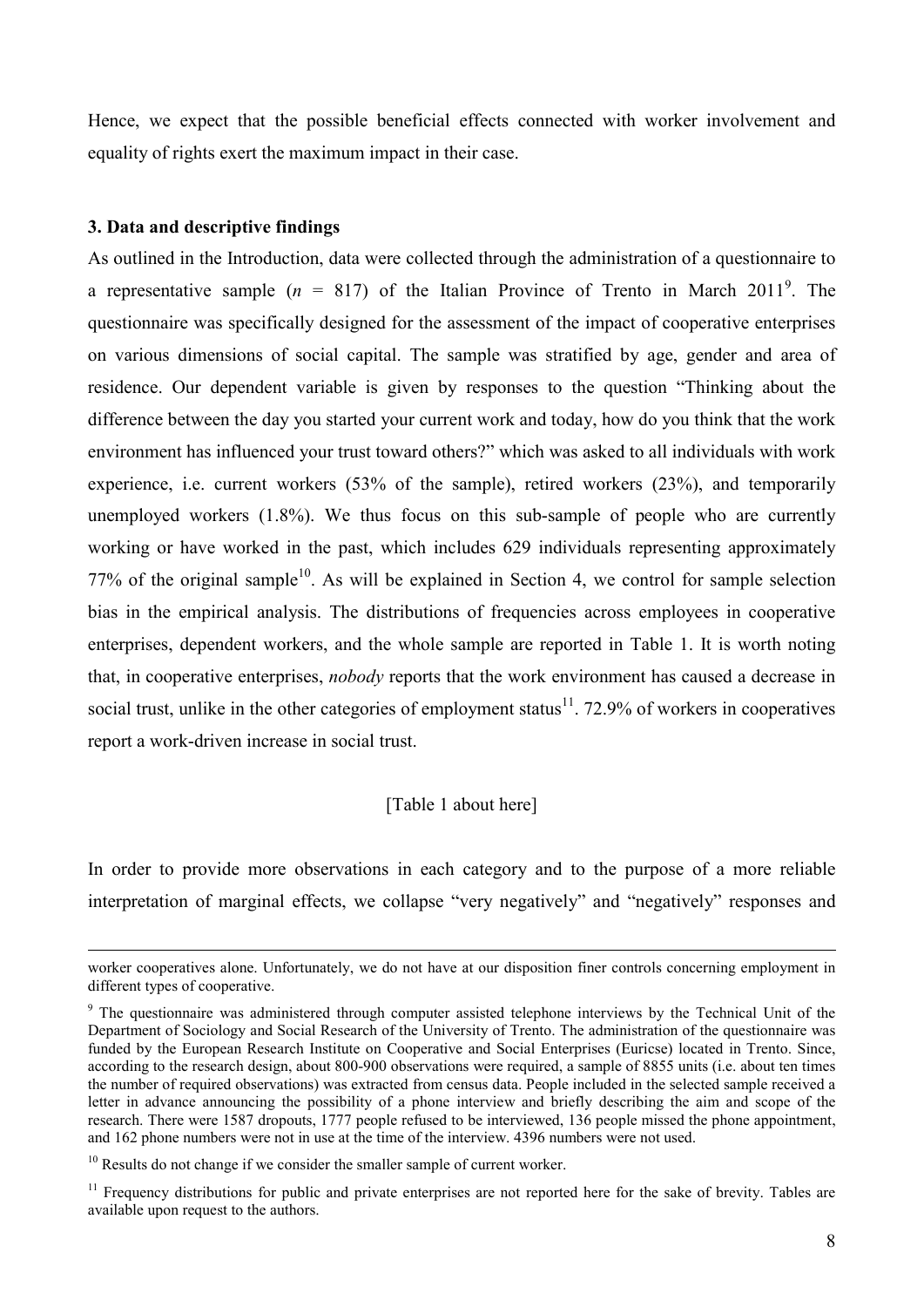"positively and very positively" responses into two categories (1 = "the work environment negatively influenced social trust", and  $3 =$  "the work environment positively influenced social trust", with 2 now meaning "not at all"). According to this new metric, workers' responses are distributed as reported in Table 2 (for the sake of convenience, hereafter we will apply the label of "workers" to all individuals with work experience).

## [Table 2 about here]

The main independent variable is employment status, which includes the condition of being employed as a dependent worker in private, public, cooperative or non-profit enterprises, selfemployed (as entrepreneur, head of family business, or member of the arts and professions), unemployed with previous work experience, and retired with a work pension.

We are aware that there may be some degree of self selection of workers into a specific organizational type. Workers characterized by different attitudes, propensities, and preferences, are likely to choose different organizational forms in a way that better matches their personal characteristics. This implies that individuals with a higher propensity to trust others may be more willing to work in organizations characterised by democratic and participatory governance, such as cooperative enterprises. However, our dataset allows us to control for workers' motivation in the choice of their current job, which can be considered as a proxy for individual preferences about aspirations, moral values and social norms of trust and reciprocity. More specifically, to deal with the self-selection problem, we control for the impact of intrinsic motivations. This control is relevant in the highly plausible hypothesis that intrinsically motivated individuals are also characterized by a stronger propensity to trust co-workers and other people. The hypothesis of a positive linkage between intrinsic motivations and the development of trust in the form of reciprocating behaviour was indeed confirmed by previous studies in experimental economics and psychology (Karagaretnam et al., 2009; Griesinger & Livingston, 1973; Liebrand, 1984; Frey and Jegen 2001; Degli Antoni 2009) and supported by contributions from law and economics (Blair and Stout, 2001; Marchegiani et al. 2011).

Individuals were asked to rate which aspects were important in the choice to undertake/accept their current job on a scale from 0 (not important at all) to 5 (very important), with the explicit recommendation to focus on their ex ante expectations about the job, not on the actual realization of such expectations<sup>12</sup>. Nine items were proposed: 1. earnings and other economic incentives, 2. job

 $12$  This question was asked to all workers with job experience, i.e. current workers, retired workers and currently unemployed workers.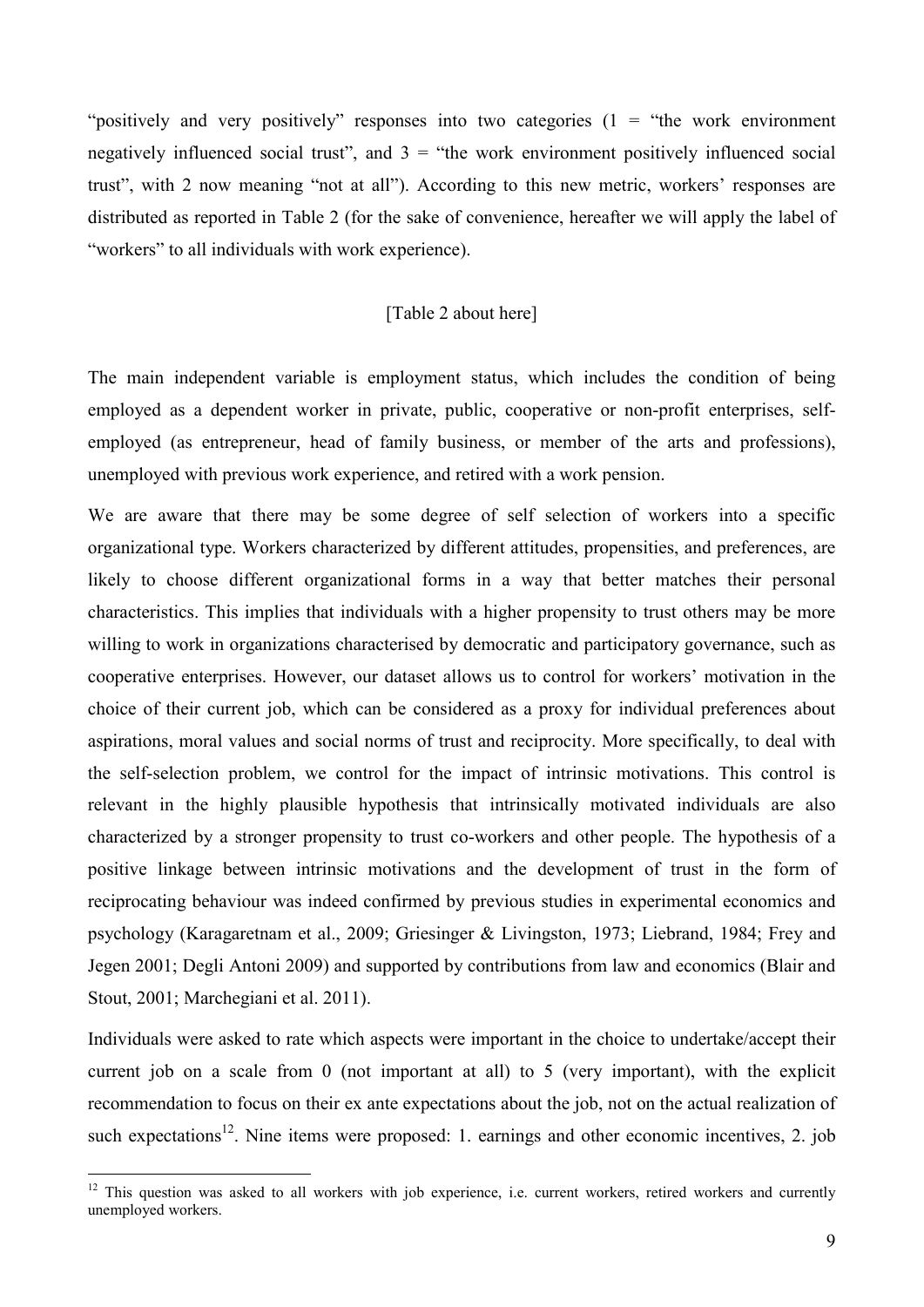stability, 3. career perspectives, 4. flexibility in terms of work arrangements (e.g. the ability to choose one's own working hours), 5. the desire to find a good work environment in terms of relationships with colleagues and superiors, 6. the sharing of values and ideas, 7. the search for social recognition, 8. the opportunity to do an interesting, stimulating or creative job, 9. the desire to be useful to others or, more generally, to society.

We perform Categorical Principal Components Analysis (CatPCA) on the 9 items of motivation. We first perform the CatPCa considering a number of dimensions equal to the number of items (9). Two principal components are extracted with eigenvalue higher than 1.These two components are interpreted as representing intrinsic (component 1) and extrinsic (component 2) work motivations. Hence we perform again the CatPCA by including only two dimensions in the solution. The CatPCA allows us to convert the ordered Likert items into numerical variables, which are then used to perform Exploratory Factor Analysis  $(EFA)^{13}$ . The EFA confirms the results obtained with the CatPCA since two factors are extracted. As goodness of fit statistics we consider the generalized Cronbach's Alpha index and the variance explained by the first two factors<sup>14</sup>. The first factor, which is highly correlated with the items measuring intrinsic motivation (items 5 through 9), explains in the rotated solution about 26% of the total variance in the data, while the second factor, which refers to the items of extrinsic motivation (items 1 through 4), explains 16% of the total variance. We then perform the reliability analysis on the two extracted groups of items by calculating the Cronbach's Alpha. This is done to account for construct validity. The Cronbach Alpha's for the intrinsic component is high, as it equals 0.81, and witnesses a high degree of internal consistency. The extrinsic component, on the other hand, shows a relatively low value Alpha (0.62). The low

$$
L(O,\,Y)=\sum_{j=1}^m\,tr\,\|\,O\!-\!G\,\mathstrut_j\,Y\,\mathstrut_j\,\,\|^{2}
$$

<sup>13</sup> We use the *Categorical Principal Component Analysis* (CatPCA; Meulman *et. al*, 2004) for quantifying ordinal categories, with the number of the components  $p = 2$ , the number of the assumed subdimensions for the job motivations. The optimal quantifications are assigned to the categories of each item minimizing (by means of an alternating least squares algorithm) the following loss function simultaneously over **O** and the  $Y_i$ 's:

with  $tr\|\cdot\|^2$  the trace operator of the squared norm of a matrix,  $G_j$  the indicator matrix of item *j*, **O** the  $n \times p$  matrix of object scores for the *n* subjects, and  $Y_j$  the matrix containing the category quantifications of item *j*. As goodness of fit statistics we consider the Generalized Cronbach's Alpha (GCA) index and the Variance Accounted For (VAF) index, that are normalized (in the interval [0;100]) indices based on the total eigenvalue of the CatPCA solution. The quantified variables obtained from the CatPCA are then used for the standard *Exploratory Factor Analysis* (EFA)to identify the hypothesized sub-dimensions by inspecting the factor loadings of the rotated solution.

 $14$ In the EFA, the extraction method is Principal Axis Factoring. This allows us to concentrate on the variance shared by the latent dimensions, not on total variance. This explains the relatively low percentage of total variance explained by the two factors with eigenvalue higher than one (about 42%). We also performed factor analysis by using Principal Components as extraction method. The results do not change qualitatively but the amount of variance explained by the first two factors is 55%. We extract the rotated solution using the Varimax method with Kaiser normalization, which is preferred to the Oblimin method because it allows the analysis of the two latent dimensions as independent (orthogonal) dimensions. This assumption eases the analysis though, in practice, we cannot exclude a non-zero correlation between intrinsic and extrinsic motivations.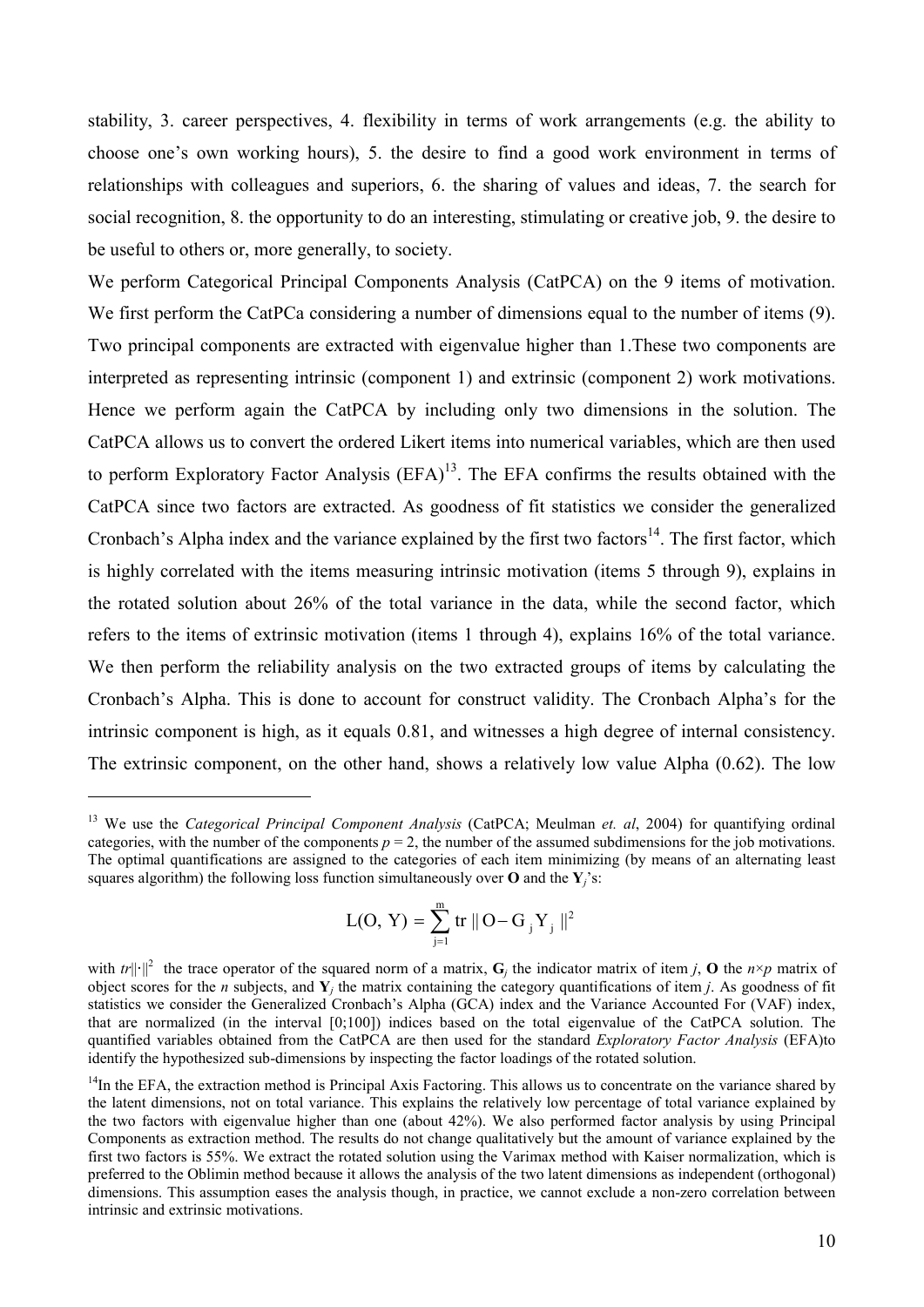amount of explained variance and of the Alpha leads us to interpret the extrinsic component as a residual one, in which all the non-intrinsic items are grouped. These items are perceived by workers as quite heterogeneous (as also testified by the low value of the communalities), though not to the point of constituting more than one latent construct (see the numerical output of CatPCA and of EFA in Appendix A). Finally, we extract factor scores for the two constructs, and use them in the econometric model.

We categorize the first factor (items 5 to 9) as intrinsic motivations, and the second factor as extrinsic motivations (items 1 to 4). It is worth noting that, in principle, the intrinsic motivations measured in our questionnaire can be further sub-divided into intrinsic self-regarding motivations, which refer to individual non-material utility (items 5, 7 and 8), and intrinsic other-regarding motivations, which reflect the concern for values and the utility of other people (items 6 and 9). As said, factor analysis allows the extraction of only one factor including both self and other-regarding intrinsic motivations. This result provides support for the hypothesis that different types of intrinsic motivations are complementary rather than substitute (Degli Antoni 2009; Becchetti et al., 2012).

It can be expected that organizations matching specific kinds of preference may have been able to develop specific incentive mixes that are particularly able to satisfy those preferences. For example, workers with low intrinsic motivations may be more likely to work in organizations that favour extrinsic or more materialistic motives. Hence, controlling for workers' preferences also entails indirect control of the features of the organization. As our results suggest, organizations that match the expectations of workers with high intrinsic motivations also appear better able to generate trust. Furthermore, as hypothesized, individuals characterised by intrinsic motivations are likely to have a stronger propensity to trust co-workers and other people. Hence, intrinsic motivations are introduced in the econometric model with the additional aim of further addressing possible selfselection phenomena. It is worth remembering that self-selection issues are also addressed through the particular way the trust question is asked, i.e. with the explicit request to focus on the specific impact of the work environment, which is not related to their pre-existing preferences and attitudes. We also control for the status of being a director of a cooperative enterprise. This is done to account for a possible role of directors of cooperatives in favouring (or halting) the generation of trust. These officers are elected by members on a "one member, one vote" basis, and are in charge of defining the main strategic objectives of the organization and of appointing the managers. Italian legislation does not require directors to be part of the membership. Indeed, they can be very different types of people, such as professionals, unpaid volunteers, or retired ex-members.

Other individual characteristics and behaviours that may influence both workers' attitude to developing social trust and the choice to undertake/accept a job are related to social capital. Social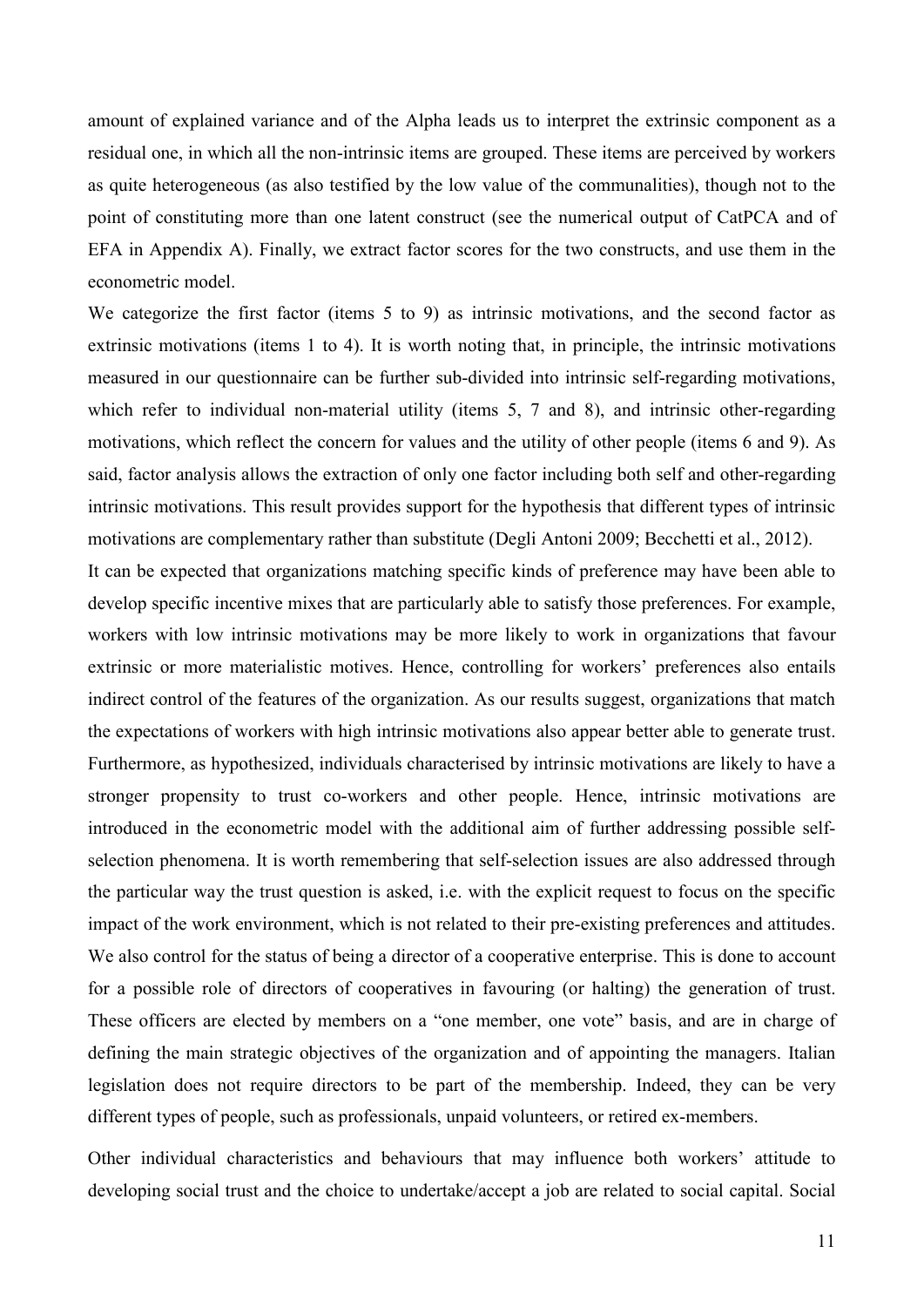trust is indeed considered as an important, "cognitive", dimension of the broader concept of social capital. Following the seminal contribution by Uphoff (1999), the literature generally distinguishes between structural and cognitive dimensions of the concept (Kawachi and Kennedy 1997; Sabatini 2008; 2009; Degli Antoni and Sacconi 2009). Structural social capital deals with individuals' behaviours and mainly takes the form of informal networks and associations which can be observed and measured through surveys. Cognitive social capital derives from individuals' perceptions resulting in norms, values and beliefs that may contribute to the adoption of cooperative behaviours (Yamamura 2011; Antoci et al. 2012). These latter aspects involve subjective evaluations of the social and institutional environment in which the individual is embedded, which may affect the individual's propensity to trust others. The complexity of social capital is further stressed by the existence of deep and changeable relations between its sub-dimensions. Social norms of trust and reciprocity prompt cooperative behaviours, in turn fostering the accumulation of durable ties (Carpenter et al. 2004; Fehr 2009).

In this paper, following a consolidated praxis in the social capital literature, we measure the structural dimensions of the concept as the informal and formal networks of relationships to which the worker belongs. For informal networks, we use measures of the frequency of meetings with relatives and with friends, as given by two ordinal variables obtained from responses to the questions: "How often do you see your relatives?" and "How often do you see your friends?"<sup>15</sup>. Participation in formal networks is measured through two binary variables coded as 1 if the interviewee is a member of at least one organization. Following the literature, we distinguish between "Olsonian" and "Putnam-esque" associations (see for example Knack and Keefer 1997; Yamamura 2012). We define as "Olsonian" those organizations which have redistributive goals and thus lobby for the protection of their members' interests possibly against the interests of other groups (Olson 1965; 1982). Examples of this type of organization are professional and entrepreneurial associations, trade unions, and associations for the protection of consumers' rights. We define as "Putnam-esque" those associations least likely to act as "distributional coalitions but which involve social interactions that can build trust and cooperative habits" (Knack and Kefeer 1997, p. 1273). Examples of this type of organization are cultural circles, sport clubs, youth associations (e.g. scouts), and religious organizations.

An individual variable that may significantly influence the workers' attitude to developing social trust within the work environment is the existence of friendships with colleagues. Friendships often

<u>.</u>

<sup>&</sup>lt;sup>15</sup> Possible responses to these questions were given on a scale from  $1 =$  "I do not have relatives/friends" to  $7 =$  "Every" day", with  $2 =$  "Never",  $3 =$  "A few times per year",  $4 =$  "A few times per month",  $5 =$  "Once per week", and  $6 =$  "More" than once per week". As for meetings with relatives, interviewers were explicitly required to refer to non-cohabiting relatives.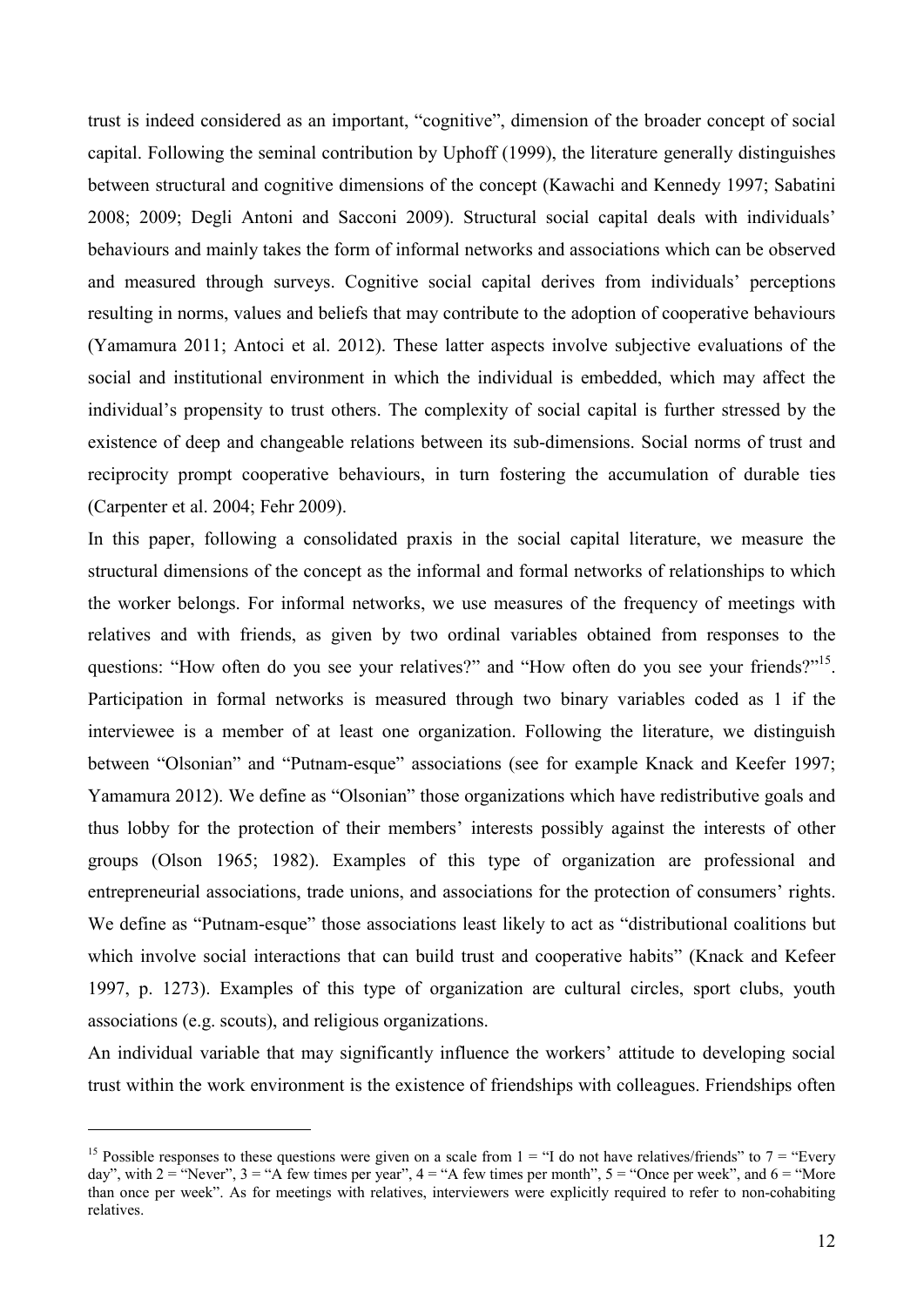start at the workplace, since work structures are a generator of face-to-face interactions that stimulate the sharing of social norms and the creation of interpersonal ties (Putnam 2000; Schur 2003; Antoci et al. 2011). Friendships with colleagues may favour the development of social trust as a consequence of on-the-job interactions. In order to control for this possibility, we include in our regressions an indicator of the frequency of meetings with colleagues, as measured by responses to the question: "How often do you see your colleagues outside of the workplace, in your leisure time?", as given on the same 1-7 scale described in footnote 12.

For the cognitive dimension of social capital, we include in our regressions indicators of vertical trust and tolerance. Vertical trust is measured through the scores from 1 to 10 given by respondents to three questions concerning the extent to which the Parliament, the judicial system, and local politicians can be trusted, with 1 meaning "Not at all" and 10 meaning "Totally"<sup>16</sup>.

Tolerance was measured through the score given by respondents on a 5-point scale to the question: "Would you be willing to have non-EU immigrants as neighbours?", with 1 meaning "Very unwilling" and 5 meaning "Very willing". We chose to use immigrants as the benchmark for respondents' level of tolerance because immigration and natives' feelings of fear and intolerance towards non-EU immigrants have been one of the central issues of the political debate over the last twenty years, especially in the northern regions of Italy.

We also include the following demographic and socio-economic controls: gender, age, area of residence (urban vs. rural), education, and economic well-being. The indicator of economic wellbeing is given by responses to the question: "Is your household's income sufficient to see you through to the end of the month?". Fourteen per cent of interviewees answered "with great difficulty" or "with difficulty" and we define them as poor.

In addition, we account for some ecological variables measured at the level of Local Labour Systems. Italy's Local Labour Systems (LLSs) are defined as self-contained labour markets with respect to daily commuting trips. The Italian territory is partitioned by the Italian National Institute of Statistics (ISTAT) into 686 local labour systems using the Population Census of 2001. The Province of Trento includes 17 LLSs.

In particular, we account for: 1. an indicator of the propensity for export by local firms, computed by ISTAT (2010). 2. the share of immigrants on the total population of the LLS. 3. The unemployment rate in the LLS, which may be a determinant of workers' occupational choices. Table 3 reports descriptive statistics for the independent variables adopted in the analysis.

<sup>&</sup>lt;sup>16</sup> We accounted for local politicians instead of politicians in general, because the Province of Trento has autonomous jurisdiction relative to the Italian state on most social issues. Hence we consider the provincial rather than the national context as the relevant unit of political analysis.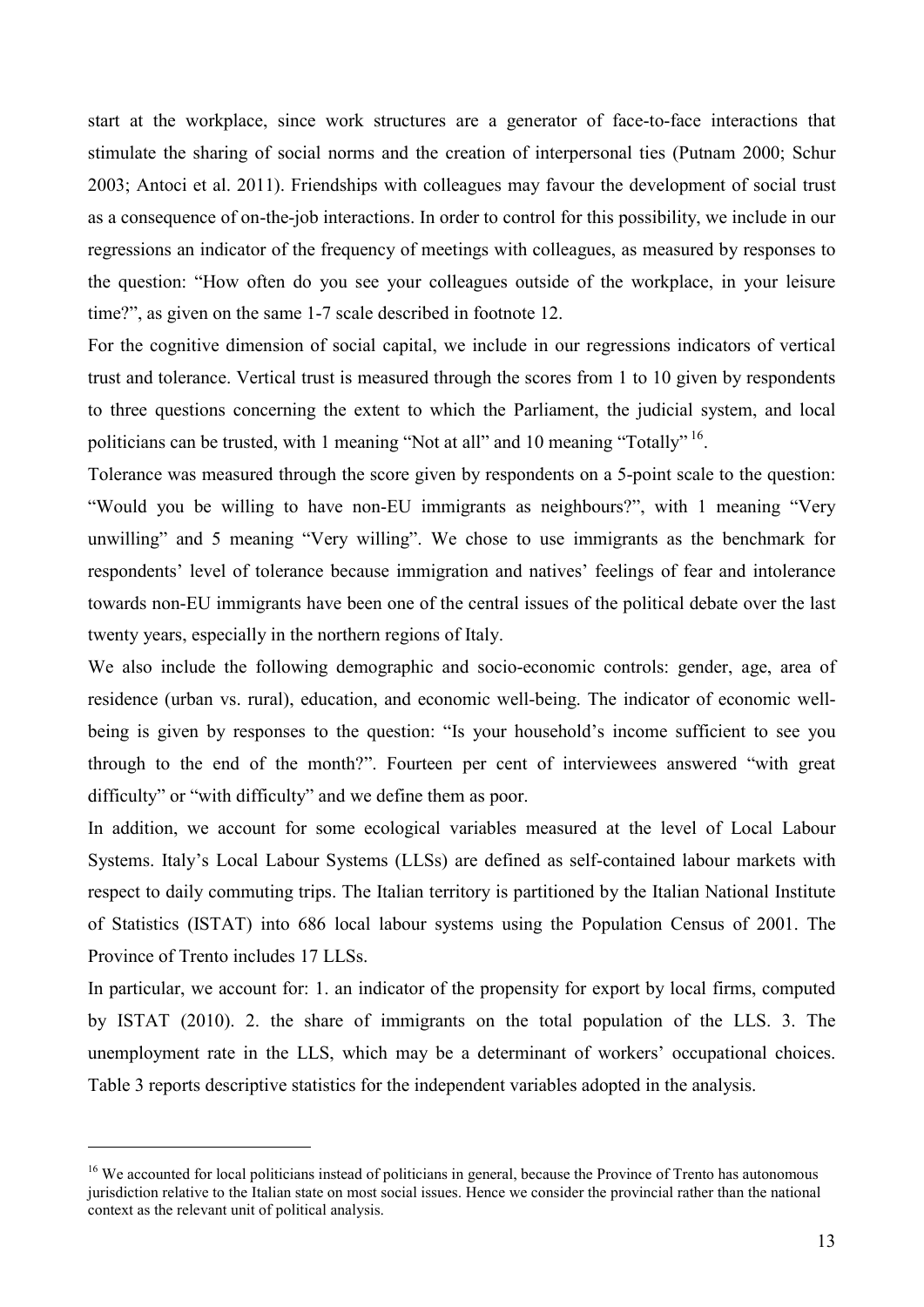### [Table 3 about here]

#### **4. Econometric findings**

We model the variation in social trust caused by the work environment as an ordered probit model, after having tested the assumption of constancy of effects across categories assumed in this model. Since we can observe the effect of work in the creation of social trust only for the sample of workers, we estimate an ordered probit with sample selection using a two step procedure. First, we estimate a probit equation for the probability of working (or of having worked in the past, for retired or unemployed workers) and we derive the inverse Mills ratio (IMR). We then include IMR as a regressor in the ordered probit model. Since we find no evidence of selection bias, we report estimates without the correction factor $17$ .

We define three dichotomous variables:

$$
y_i^1 = \begin{cases} 1 & \text{if the work negatively influenced social trust} \\ 0 & \text{otherwise} \end{cases}
$$
  

$$
y_i^2 = \begin{cases} 1 & \text{if the work did not influence social trust} \\ 0 & \text{otherwise} \end{cases}
$$
  

$$
y_i^3 = \begin{cases} 1 & \text{if the work positively influenced social trust} \\ 0 & \text{otherwise} \end{cases}
$$

and an index  $z_i$  for individual *i* by  $z_i = \beta x_i + e_i$ . The model can thus be written as

$$
y_i^1 = 1 \quad \text{if } y_i < c_1
$$
\n
$$
y_i^2 = 1 \quad \text{if } c_1 < y_i < c_2
$$
\n
$$
y_i^3 = 1 \quad \text{if } y_i > c_2
$$

-

where  $c_1$  and  $c_2$  are the thresholds that the latent variable must cross to change the value of *z*. It follows that, assuming  $e_i \in N(0,1)$ :

$$
\text{prob}(y_i^1 = 1) = \Pr(e_i < c_1 - \beta' x_i) = \Phi(c_1 - \beta' x_i)
$$
\n
$$
\text{prob}(y_i^2 = 1) = \Pr(c_1 - \beta' x_i \le e_i < c_2 - \beta' x_i) = \Phi(c_2 - \beta' x_i) - \Phi(c_1 - \beta' x_i)
$$
\n
$$
\text{prob}(y_i^3 = 1) = 1 - \text{prob}(y_i^1 = 1) - \text{prob}(y_i^2 = 1) = 1 - \Phi(c_2 - \beta' x_i)
$$

where  $\Phi(\cdot)$  is the cumulative standard normal density.

Table 4 presents the results of the ordered probit estimates. To compare relative magnitudes of the effects of the independent variables, we report their marginal effects. In model 1 (column 1 of Table

 $17$  As a further check we performed all the regression presented in Section 4 including IMRs among regressors. Their coefficient were always not statistically significant. Results of regressions are not presented in the paper for the sake of brevity and are available upon request to the authors.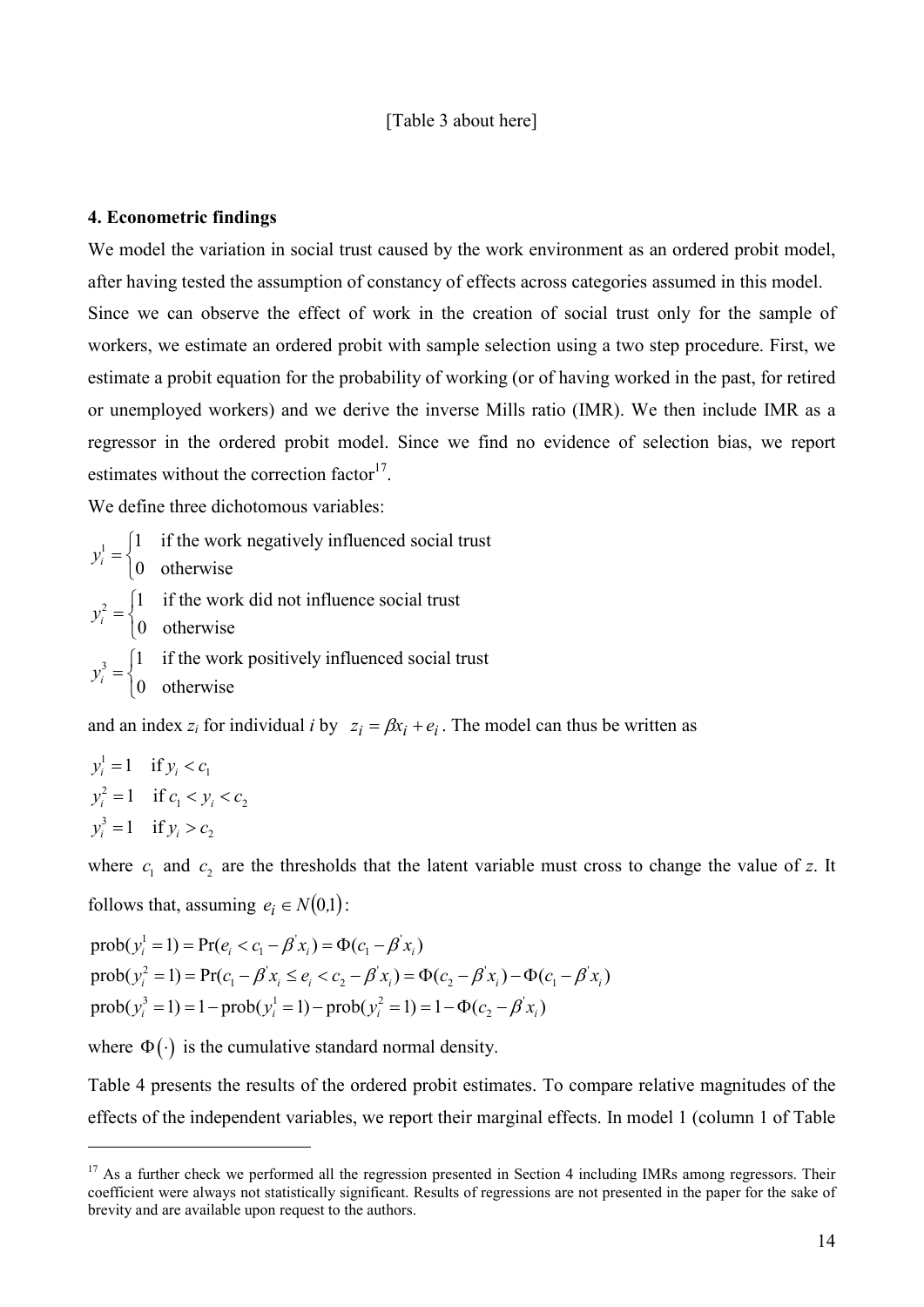4), we principally focus on employment status, social capital, and on a number of covariates representing individual socio-demographic and economic characteristics. In model 2 (column 2 of Table 4) we include motivations. Column 3 presents the estimates with fixed effects.

Among employment conditions, the status of being employed in a cooperative enterprise is the only significant predictor of the dependent variable. More specifically, workers in cooperative enterprises exhibit a 24 percentage point higher likelihood that work has driven an increase in their social trust from 52%. All of the other employment conditions – i.e. employment in a private or nonprofit enterprise, self-employment and temporary employment (*lavoro interinale*) are not statistically significant.

### [Table 4 about here]

If we include motivations in the trust equation (column 2), we observe a slight increase in the significance and size of the effect of employment in cooperative enterprises, which is now equal to 25 percentage points from 52%. The effect remains striking, in that the status of being employed in a cooperative enterprise raises by 47.5% the probability that the current job has improved the social trust of workers in respect to the status of being employed in a public enterprise (which is the omitted category in the models presented in Table  $4$ <sup>18</sup>.

The replacement of the omitted category does not change the significance and size of the marginal effects and allows us to make further interesting comparisons. Marginal effects of employment statuses are compared in Table 5. Being employed in a cooperative enterprise increases the probability that work has improved the social trust of workers by 36.9% relative to employment in private enterprise and by 51% relative to self-employment. As we stated in the introductory sections, the institutional set-up and the features of the working environment may matter in favouring the emergence of trust. Our result seems to support the hypothesis that the inclusive and democratic features of governance in cooperatives may favour the emergence of trust due to their inherent participatory, horizontal, and fair nature.

Being a director of a cooperative enterprise raises the likelihood of developing work-driven social trust by 17 percentage points from 52%. This result may signal, again, the positive role of flat (horizontal) and egalitarian governance. Being elected by members with equal decision making power, elected directors find themselves relating to members in more a horizontal than hierarchical

<sup>&</sup>lt;sup>18</sup> Results do not show any significant change if we perform the regressions in the sub sample of current workers. The marginal effect of employment in cooperative enterprises on the work-driven development of trust is .24, the t-value being 2.95. Workers in cooperative enterprises exhibit a 24 percentage point higher likelihood that work has driven an increase in their social trust from 51%. The marginal effect of intrinsic motivations is equal to .16 (t-value is equal to 5.36). Full estimates are not presented here for the sake of brevity and are available upon request to the authors.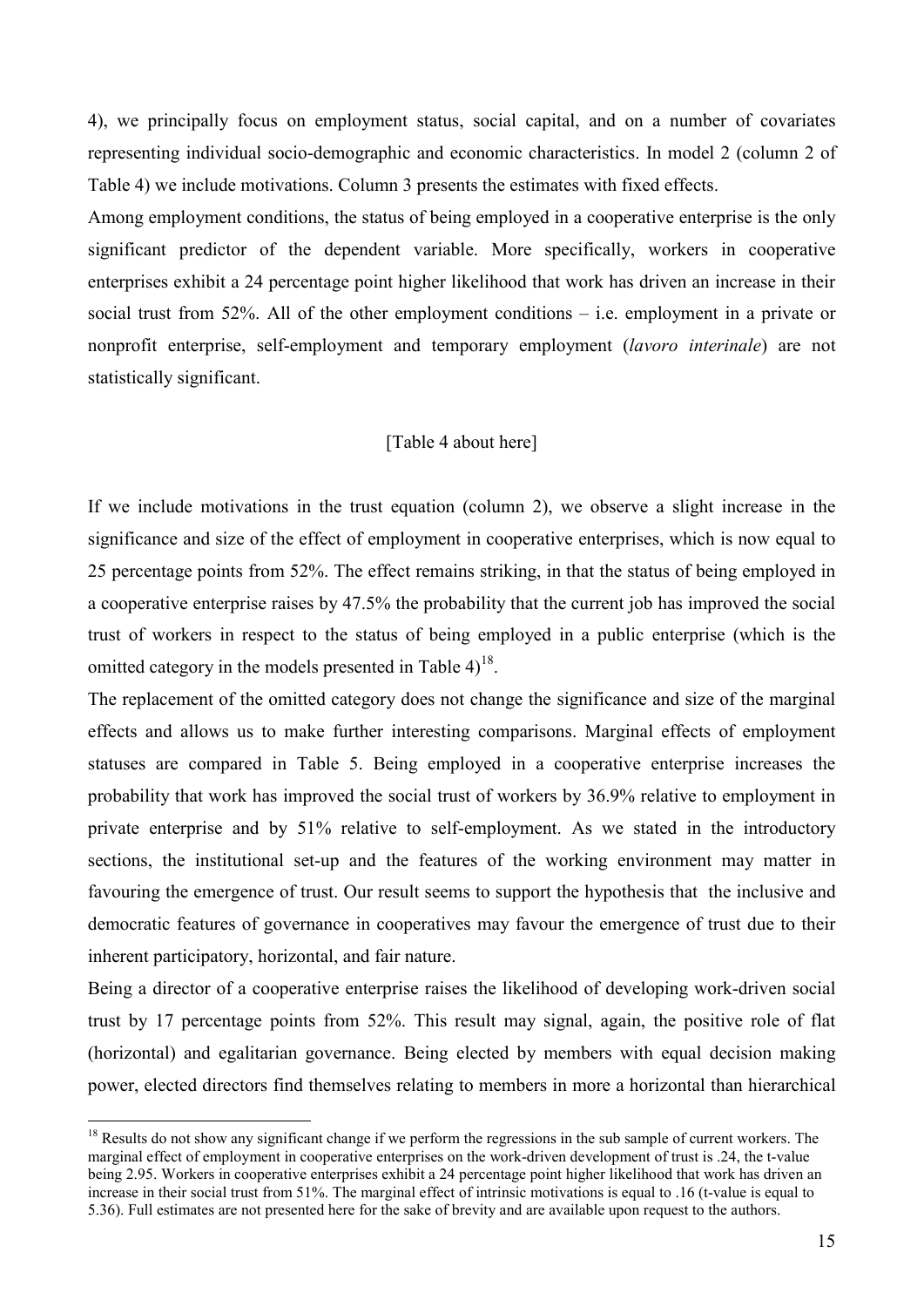way. Horizontal interaction between directors and members can, again, favour the emergence of trust.

## [Table 5 about here]

Workers who have been driven by intrinsic motivations in their choice of job exhibit a significant and 16 percentage point higher likelihood that the work experience has improved their social trust. Being driven by extrinsic motivations decreases the likelihood of developing social trust on the job by 3 percentage points. As explained in Section 3, the inclusion of motivations in the trust equations is intended to allow us to control for the self-selection of workers characterized by stronger propensity to trust. This result also confirms that intrinsic motivations are likely to represent one of the main preconditions for developing trust.

As expected, some dimensions of individuals' social capital are significantly and positively correlated with the dependent variable. Members in one or more Putnam-esque associations have a 16 percentage point higher probability of having increased their social trust as a consequence of their work experience. The habit of meeting friends and colleagues presents a positive but statistically weak correlation with the work-driven increase in social trust. This finding seems to support Putnam's (2000) view of those voluntary associations which do not have redistributive aims as "schools of democracy", from where cooperative values and trust may be "socialized". In the author's words, certain associations "instill in their members habits of cooperation, solidarity, and public-spiritedness" (Putnam 1993, pp. 89–90) which may also benefit non-members and, to a certain extent, society as a whole.

However, any generalization of this result should be handled with extreme caution, for at least two reasons. The ability of interpersonal interactions between members of organizations to create habits and attitudes towards serving the greater good is very likely to vary with culture and institutions. For example, religious organizations – which, in our empirical analysis, are classified among Putnam-esque organizations – may differ in prompting their members on the desirability to behave altruistically toward strangers (Knack and Keefer 1997; Knack 2002). Second, this result may suffer from endogeneity problems, as both membership in associations and the individual propensity of workers to develop social trust as a consequence of their interaction with the work environment may be influenced by omitted variables.

In order to eliminate local-specific heterogeneity which may simultaneously affect both workers' employment choices and work-driven changes in their level of trust, we also run regressions with local fixed effects computed at the level of local labour systems. Results are reported in column 3 of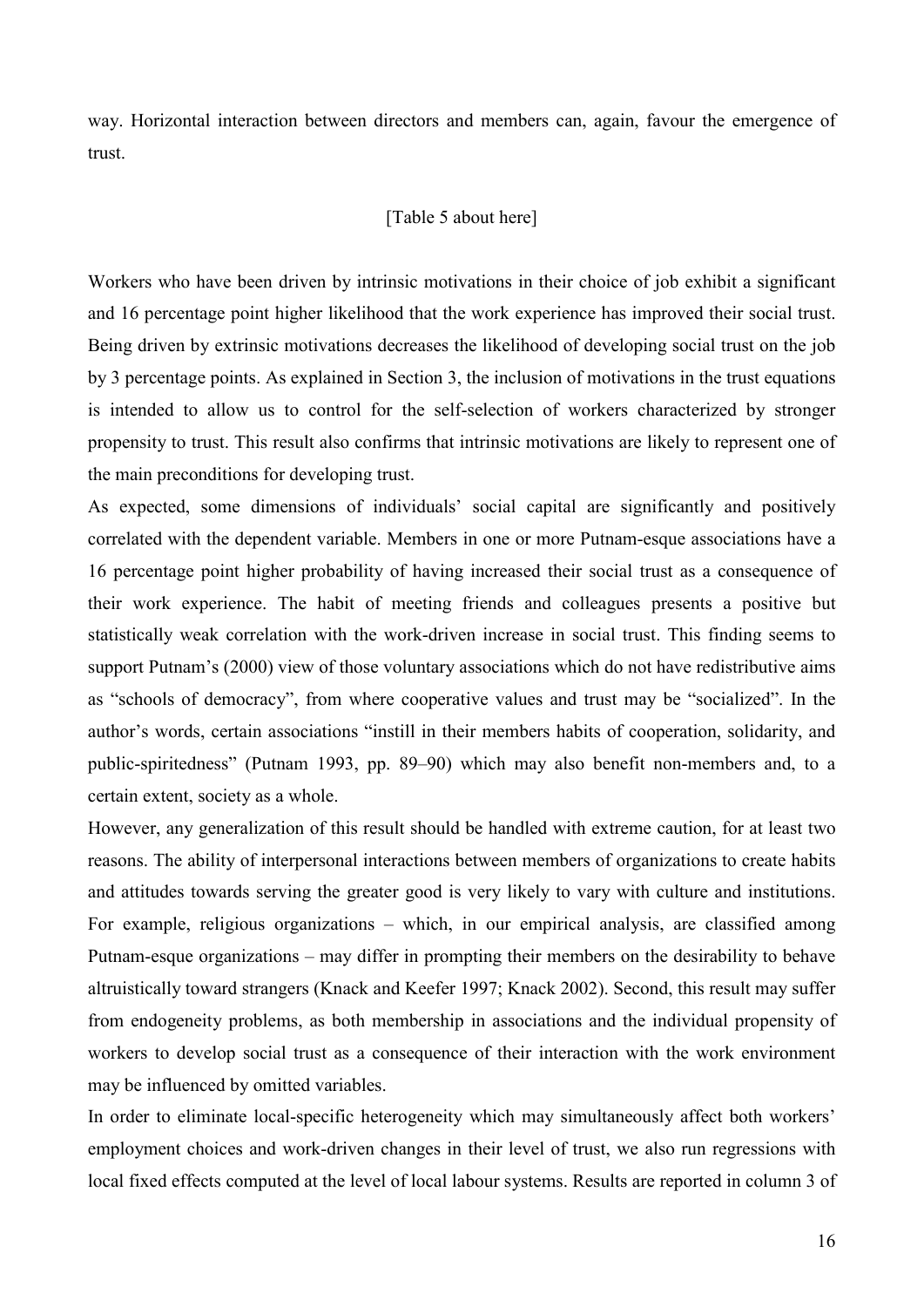Table 4. We do not record significant changes but a very slight decrease in the marginal effect of the role of employment in cooperative enterprises and of membership in Putnam-esque associations. The status of being employed in a cooperative enterprise now increases the probability that work has improved social trust by 44.1% in respect to employment in public enterprises, and by 34.4% in respect to employment in private enterprises. Workers in cooperative enterprises have a 51.3% higher likelihood to have developed social trust due to their work experience in respect to selfemployed workers.

#### **5. Conclusions**

This paper contributes to the literature by presenting the first econometric investigation into the role of cooperative enterprises in the creation of social trust in a comparative perspective.

Our findings suggest that, unlike any other type of enterprise, cooperatives have a particular ability to foster the development of social trust. This result supports the view that the development of cooperative enterprises – and, more generally, of less hierarchical models of governance and of not purely profit maximizing forms of enterprises – may play a crucial role in the diffusion of trust and in the accumulation of social capital. Trust reduces uncertainty and transaction costs, enforces contracts, and facilitates credit at the level of individual investors, thereby enhancing the efficiency of exchanges and encouraging investment in ideas, human capital and physical capital. As argued by classical economists, trust is one of the pillars of the well-functioning of markets and, in the long run, of economic development. The resilience of the economic system also depends on its ability to foster, or at least to preserve, the diffusion of trust among individuals, specially in times of crisis. Our finding thus suggests that cooperatives may play an important role in strengthening the resilience to crisis in most economic systems.

Though we strived, through the logic of our arguments and through the effectiveness of empirical tests, to demonstrate the existence of a causal connection between the spread of cooperatives and the development of trust, we hasten to add that we have not been able to demonstrate causation in a definitive way (Wright, 1934; Pearl, 2012). The cross sectional design of the survey has prevented us from controlling for fixed effects at the individual level. In addition, we did not carry out fully randomized experiments, and we have not been able to single out suitable instrumental variables. Hence we cannot exclude the existence of some form of endogeneity leading to inconsistent estimates. Omitted variables and self-selection are the most likely candidates for such inconsistency. Despite these limitations, however, our work also shows important strengths in that it is the first study in which trust and the accumulation of social capital have been firmly anchored to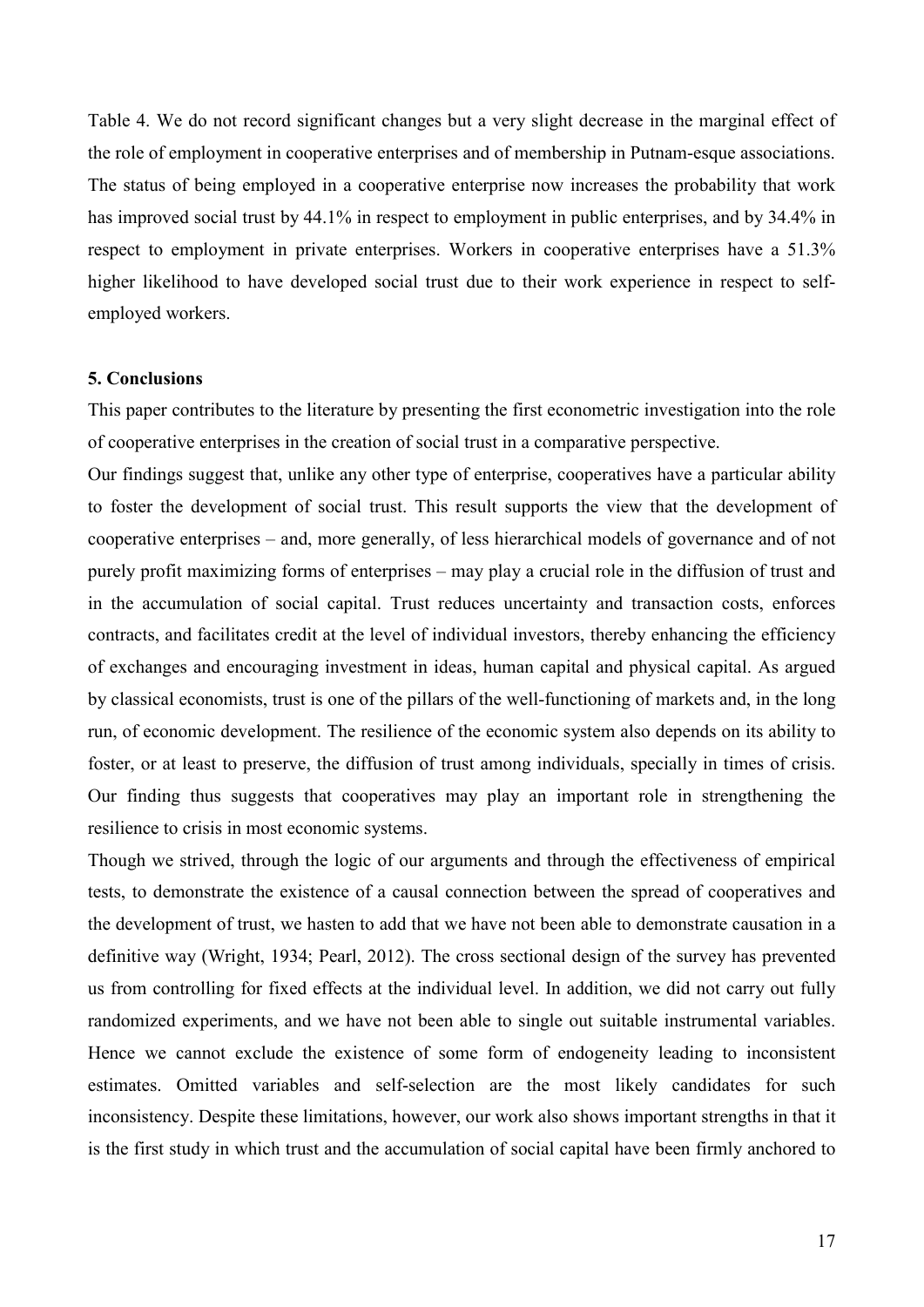the features of labour relations and to one specific organizational form, the cooperative enterprise, which is characterized by inclusive and horizontal governance.

# **Tables**

| Table 1. How do you think that the work environment has influenced your trust towards others? |                                                   |               |                 |       |                               |       |                      |               |                                                |               |                                       |               |
|-----------------------------------------------------------------------------------------------|---------------------------------------------------|---------------|-----------------|-------|-------------------------------|-------|----------------------|---------------|------------------------------------------------|---------------|---------------------------------------|---------------|
|                                                                                               | Full sub-sample<br>(past and present)<br>workers) |               | Present workers |       | Past and present<br>employees |       | Present<br>employees |               | Past and present<br>coop enterprise<br>workers |               | Current coop<br>enterprise<br>workers |               |
|                                                                                               | Freq                                              | $\frac{0}{0}$ | Freq            | $\%$  | Freq                          | $\%$  | Freq                 | $\frac{0}{0}$ | Freq                                           | $\frac{0}{0}$ | Freq                                  | $\frac{0}{0}$ |
| Very<br>negatively                                                                            | 23                                                | 3.66          | 17              | 3.99  | 19                            | 3.48  | 14                   | 4.03          | $\theta$                                       | $\theta$      | $\mathbf{0}$                          | $\mathbf{0}$  |
| Negatively                                                                                    | 44                                                | 7.01          | 30              | 7.04  | 37                            | 6.78  | 23                   | 6.63          | $\theta$                                       | $\Omega$      | $\theta$                              | $\mathbf{0}$  |
| No effect                                                                                     | 226                                               | 35.99         | 160             | 37.56 | 198                           | 36.26 | 133                  | 38.33         | 13                                             | 27.8          | 12                                    | 30            |
| Positively                                                                                    | 222                                               | 35.35         | 151             | 35.45 | 188                           | 34.43 | 118                  | 34.01         | 20                                             | 41.67         | 16                                    | 40            |
| Very<br>positively                                                                            | 101                                               | 16.8          | 65              | 15.26 | 93                            | 17.03 | 57                   | 16.43         | 15                                             | 31.25         | 12                                    | 30            |
| Does not<br>know                                                                              | 12                                                | 1.91          | 3               | 0.70  | 11                            | 2.01  | 2                    | 0.58          | $\theta$                                       | $\Omega$      | $\mathbf{0}$                          | $\theta$      |
| Tot                                                                                           | 628                                               | 100           | 426             | 100   | 546                           | 100   | 347                  | 100           | 48                                             | 100           | 40                                    | 100           |

|  | Table 2. How do you think that the work environment has influenced your trust towards others? |  |
|--|-----------------------------------------------------------------------------------------------|--|
|  |                                                                                               |  |

|            | Full sub-sample<br>(past and present)<br>workers) |       | Past and present<br>Present workers<br>employees |               |      | Past and present<br>Present<br>coop enterprise<br>employees<br>workers |      | Current coop<br>enterprise<br>workers |          |               |      |          |
|------------|---------------------------------------------------|-------|--------------------------------------------------|---------------|------|------------------------------------------------------------------------|------|---------------------------------------|----------|---------------|------|----------|
|            | Freq                                              | $\%$  | Freq                                             | $\frac{0}{0}$ | Freq | $\frac{0}{0}$                                                          | Freq | $\frac{0}{0}$                         | Freq     | $\frac{0}{0}$ | Freq | $\%$     |
| Negatively | 67                                                | 10.88 | 47                                               | 11.11         | 56   | 10.47                                                                  | 37   | 10.72                                 | $\Omega$ |               |      | $\theta$ |
| No effect  | 226                                               | 36.69 | 160                                              | 37.83         | 198  | 37.01                                                                  | 133  | 38.55                                 | 13       | 27.08         | 12   | 30       |
| Positively | 323                                               | 52.44 | 216                                              | 51.06         | 281  | 52.52                                                                  | 175  | 50.72                                 | 35       | 72.92         | 28   | 70       |
| Tot        | 616                                               | 100   | 423                                              | 100           | 535  | 100                                                                    | 345  | 100                                   | 48       | 100           | 40   | 100      |

*Note: missing observations (i.e. "does not know" replies) are not accounted for in the table*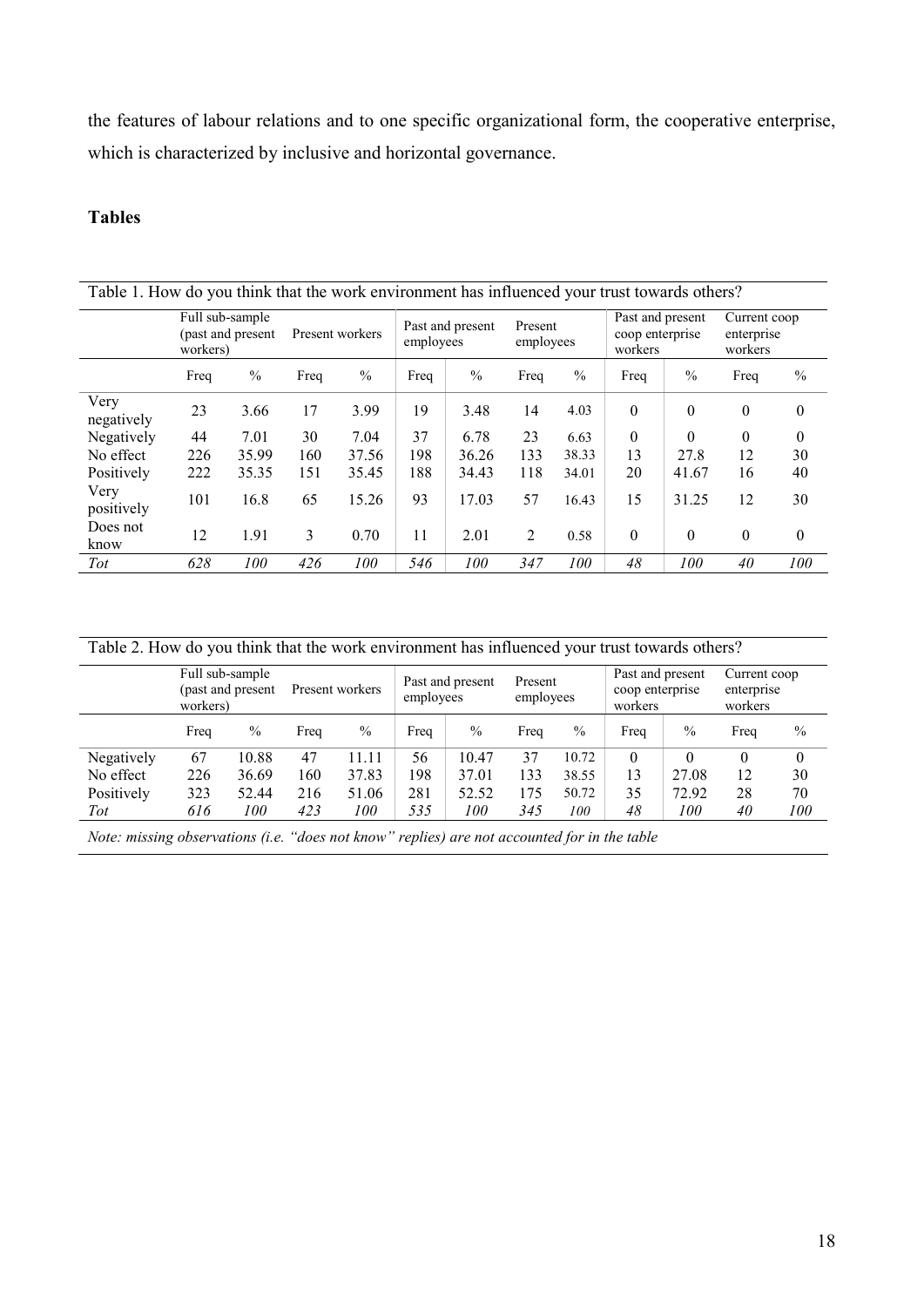| rable 5. Descriptive statistics of independent variables |     |             |          |                  |              |
|----------------------------------------------------------|-----|-------------|----------|------------------|--------------|
| Variables                                                | Obs | Mean        | St. dev. | Min              | Max          |
| Employed in private enterprises                          | 814 | .32         | .47      | $\boldsymbol{0}$ | $\mathbf{1}$ |
| Employed in public enterprises                           | 814 | .28         | .45      | $\theta$         | 1            |
| Employed in cooperative enterprises                      | 814 | .06         | .24      | $\mathbf{0}$     | 1            |
| Employed in nonprofit enterprises                        | 814 | .01         | .10      | $\theta$         | 1            |
| Self-employed                                            | 817 | .09         | .29      | $\mathbf{0}$     | 1            |
| Temporary employee (interinale, parasubordinato)         | 817 | .01         | .10      | $\theta$         | 1            |
| Unemployed worker                                        | 817 | .02         | .13      | $\boldsymbol{0}$ | 1            |
| Retired worker                                           | 817 | .23         | .42      | $\boldsymbol{0}$ | 1            |
| Director in a coop enterprise                            | 817 | .05         | .22      | $\boldsymbol{0}$ | $\mathbf{1}$ |
| Motivations                                              |     |             |          |                  |              |
| Intrinsic motivations                                    | 564 | 6.75e-10    | .89      | $-3.18$          | 1.28         |
| <b>Extrinsic motivations</b>                             | 564 | $-1.50e-09$ | .81      | $-2.95$          | .97          |
| Social capital                                           |     |             |          |                  |              |
| Meetings with relatives                                  | 816 | 6.14        | 1.26     | 1                | 7            |
| Meetings with friends                                    | 814 | 5.61        | 1.23     | 1                | 7            |
| Meetings with colleagues                                 | 734 | 3.40        | 1.79     | 1                | 7            |
| Membership in Putnam-esque associations                  | 817 | .15         | .36      | $\mathbf{0}$     | 1            |
| Membership in Olsonian associations                      | 817 | .14         | .35      | $\mathbf{0}$     | 1            |
| Trust in the judicial system                             | 817 | 5.83        | 2.38     | 1                | 10           |
| Trust in the Parliament                                  | 817 | 4.12        | 2.21     | 1                | 10           |
| Trust in local politicians                               | 817 | 5.30        | 2.30     | 1                | 10           |
| Tolerance                                                | 817 | 2.94        | 1.19     | 1                | 5            |
| Socio-demographic characteristics                        |     |             |          |                  |              |
| Gender (female)                                          | 817 | .52         | .50      | $\boldsymbol{0}$ | 1            |
| Age (put categories here)                                | 817 | 2.47        | 1.09     | 1                | 4            |
| Area of residence (urban vs. rural)                      | 817 | .36         | .48      | $\mathbf{0}$     | 1            |
| Low education                                            | 813 | .43         | .49      | $\theta$         | 1            |
| Mean education                                           | 813 | .41         | .49      | $\theta$         |              |
| High education                                           | 813 | .16         | .37      | $\mathbf{0}$     | 1            |
| Poor                                                     | 817 | .15         | 37       | $\boldsymbol{0}$ | 1            |
| Ecological controls                                      |     |             |          |                  |              |
| LLS propensity for export                                | 817 | 46.24       | 13.88    | .37              | 65.68        |
| LLS immigrants share of the population                   | 817 | .03         | .01      | .02              | .04          |
| LLS unemployment rate                                    | 817 | 4.28        | .76      | 3.32             | 7.69         |
|                                                          |     |             |          |                  |              |

Table 3. Descriptive statistics of independent variables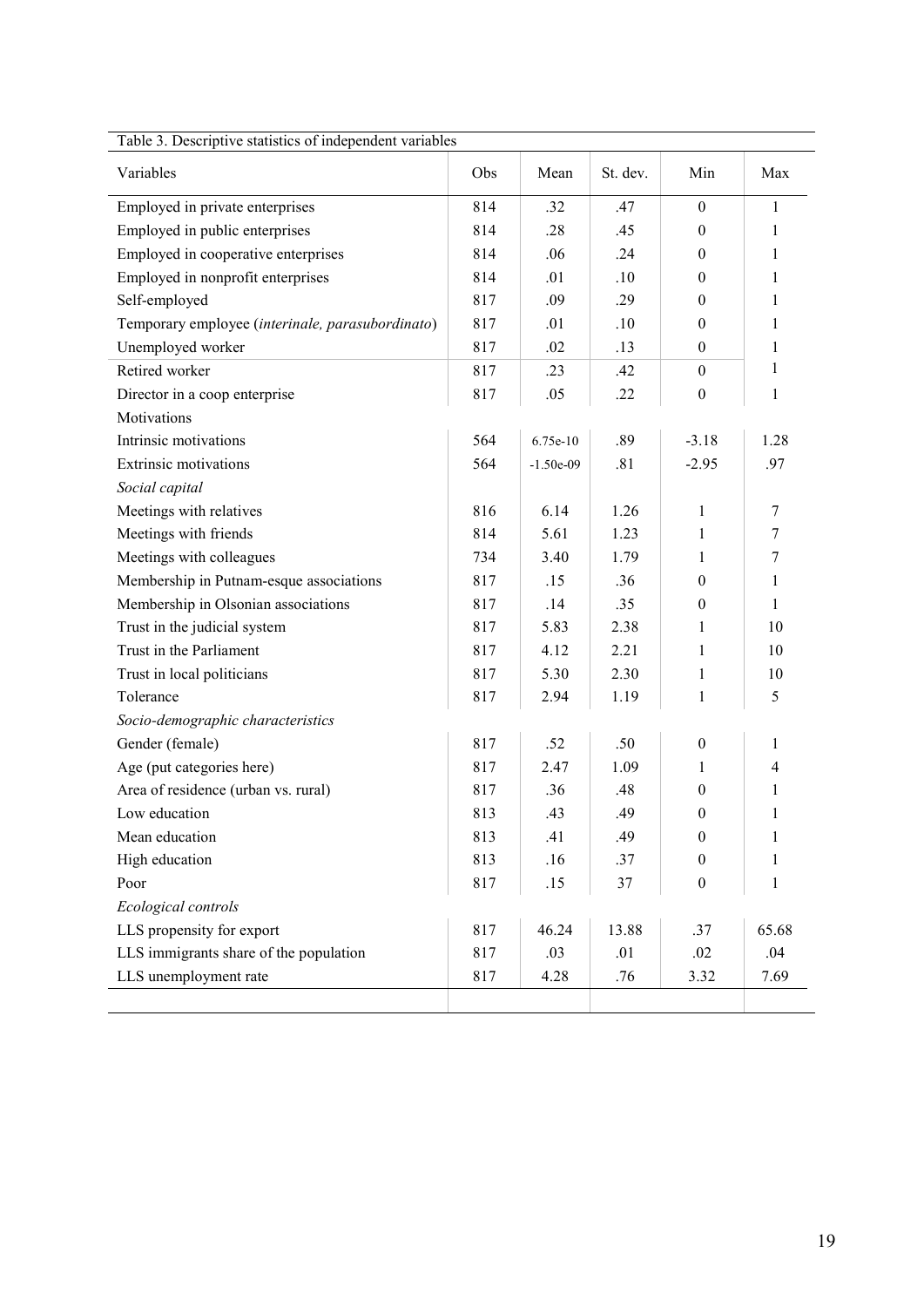|                                                                                                     | Model 1            |         | Model 2            |         |                     | Model 3 |  |
|-----------------------------------------------------------------------------------------------------|--------------------|---------|--------------------|---------|---------------------|---------|--|
|                                                                                                     | Marginal<br>effect | t stat. | Marginal<br>effect | t stat. | Marginal<br>effect. | t stat. |  |
| <b>Employment status</b>                                                                            |                    |         |                    |         |                     |         |  |
| Employed in private enterprises                                                                     | .07                | 1.31    | .07                | 1.40    | .06                 | 0.75    |  |
| Employed in cooperative enterprises                                                                 | .24                | 3.23    | .25                | 3.47    | .23                 | 2.73    |  |
| Nonprofit enterprises                                                                               | $-.08$             | $-0.56$ | $-.08$             | $-0.56$ | $-.08$              | $-0.31$ |  |
| Self-employed                                                                                       | .01                | $-0.15$ | .02                | $-0.27$ | .05                 | $-0.40$ |  |
| Temporary employee (interinale, parasubordinato)                                                    | .05                | $-0.42$ | .07                | $-0.61$ | .03                 | $-0.26$ |  |
| Unemployed worker                                                                                   | .08                | $-0.75$ | .09                | $-0.87$ | $-.06$              | $-0.41$ |  |
| Retired worker                                                                                      | $-.08$             | $-0.90$ | $-.09$             | $-1.10$ | $-.10$              | $-1.48$ |  |
| Director in a coop enterprise                                                                       | .17                | 1.93    | .17                | 1.98    | .15                 | 1.32    |  |
| <b>Motivations</b>                                                                                  |                    |         |                    |         |                     |         |  |
| Intrinsic motivations                                                                               |                    |         | .16                | 6.42    | .14                 | 4.49    |  |
| <b>Extrinsic motivations</b>                                                                        |                    |         | $-.05$             | $-1.78$ | $-.03$              | $-2.81$ |  |
| Social capital                                                                                      |                    |         |                    |         |                     |         |  |
| Meetings with relatives                                                                             | .00                | 0.27    | .01                | 0.35    | .01                 | 0.49    |  |
| Meetings with friends                                                                               | .04                | 1.79    | .04                | 2.32    | .04                 | 2.67    |  |
| Meetings with colleagues                                                                            | .03                | 1.76    | .02                | 1.58    | .02                 | 1.40    |  |
| Membership in Putnam-esque associations                                                             | .15                | 2.53    | .16                | 2.65    | .14                 | 2.73    |  |
| Membership in Olsonian associations                                                                 | .03                | 0.52    | .03                | 0.45    | .04                 | 0.60    |  |
| Trust in the judicial system                                                                        | $-.01$             | $-0.56$ | $-.01$             | $-0.78$ | .01                 | $-0.72$ |  |
| Trust in the Parliament                                                                             | .00                | 0.48    | .01                | 0.56    | .01                 | 1.43    |  |
| Trust in local politicians                                                                          | .01                | 0.77    | .01                | 0.85    | .00                 | 0.79    |  |
| Tolerance                                                                                           | $-.01$             | $-0.34$ | $-.01$             | $-0.44$ | .00                 | $-0.11$ |  |
| Demographic, social and economic characteristics                                                    |                    |         |                    |         |                     |         |  |
| Gender (female)                                                                                     | .00                | 0.09    | .01                | 0.18    | .01                 | 0.95    |  |
| Age                                                                                                 | .06                | 1.64    | .07                | 1.94    | .07                 | 1.23    |  |
| Area of residence (urban vs. rural)                                                                 | .08                | 1.62    | .08                | 1.62    | .06                 | 6.17    |  |
| Low education                                                                                       | $.08\,$            | 1.22    | .09                | 1.30    | .10                 | 1.70    |  |
| Mean education                                                                                      | .04                | 0.64    | .03                | 0.50    | .05                 | 0.62    |  |
| Poor                                                                                                | .00.               | 0.00    | $-.01$             | $-0.19$ | .03                 | $-0.54$ |  |
| Ecological variables                                                                                |                    |         |                    |         |                     |         |  |
| LLS propensity for export                                                                           | $-00.$             | $-0.29$ | $-.00$             | $-0.20$ |                     |         |  |
| LLS immigrants share of the population                                                              | 2.58               | 0.57    | 2.23               | 0.48    |                     |         |  |
| LLS unemployment rate                                                                               | .02                | 0.83    | .02                | 0.82    |                     |         |  |
| Observations                                                                                        | 530                |         | 527                |         | 525                 |         |  |
| Pseudo R2                                                                                           | 0.09               |         | 0.09               |         | 0.103               |         |  |
| Wald chi <sup>2</sup>                                                                               | 108.40             |         | 113.95             |         | 243.93              |         |  |
| Prob > chi <sup>2</sup>                                                                             | 0.00               |         | 0.00               |         | 0.00                |         |  |
| Omitted categories: employment in a public enterprise   self-regarding motivations   High education |                    |         |                    |         |                     |         |  |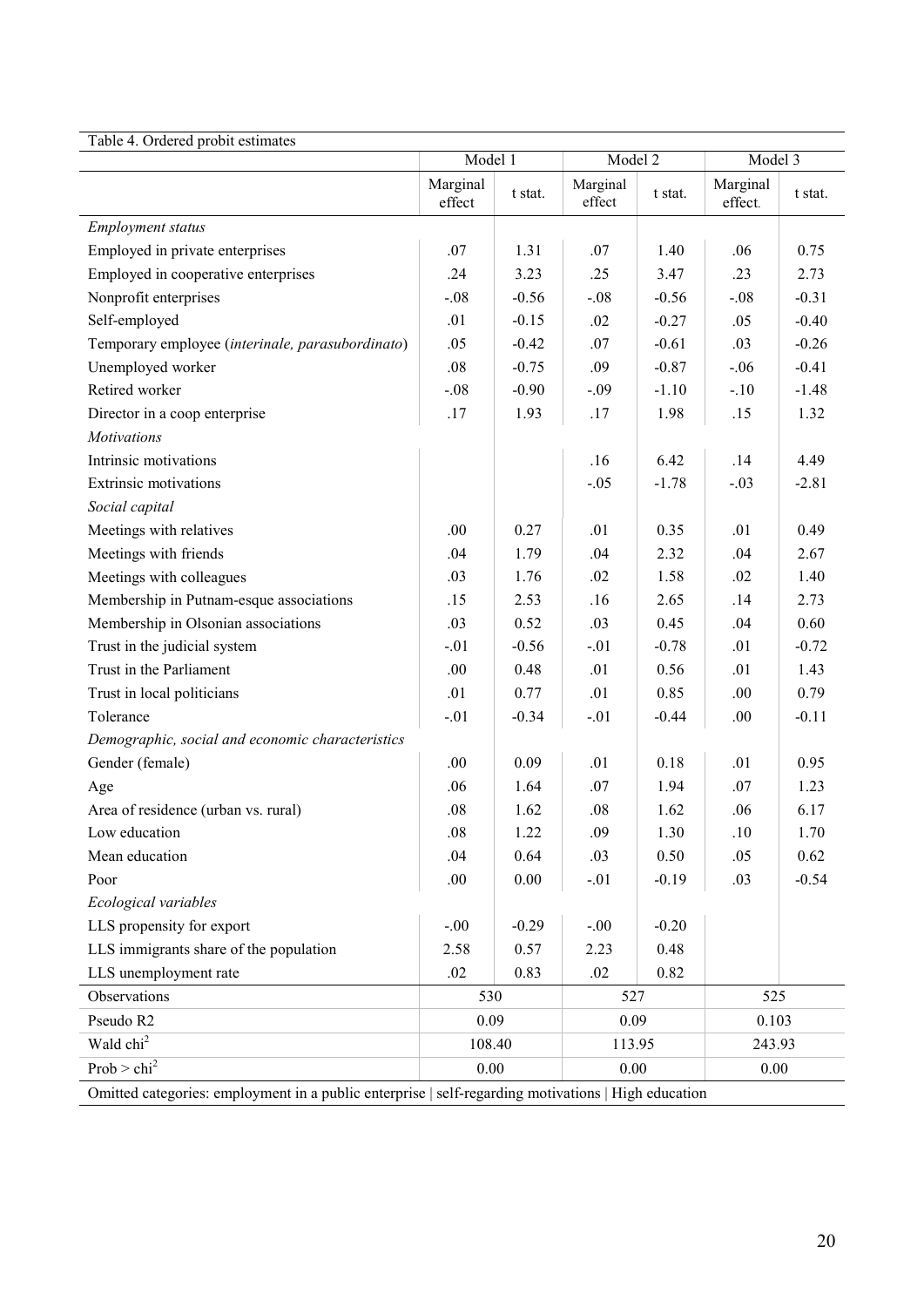| Table 5. Comparative effect of employment in cooperative enterprises on the development of social trust |                                |                                     |               |                                     |               |                 |               |  |
|---------------------------------------------------------------------------------------------------------|--------------------------------|-------------------------------------|---------------|-------------------------------------|---------------|-----------------|---------------|--|
|                                                                                                         |                                | Employment in<br>public enterprises |               | Employment in<br>private enteprises |               | Self-employment |               |  |
|                                                                                                         |                                | Model 2                             | Model 3       | Model 2                             | Model 3       | Model 2         | Model 3       |  |
| Effect of<br>employment in coop                                                                         | Comparative effect             | $+47.5\%$                           | $+44.1%$      | $+36.9%$                            | $+34.4%$      | $+44.1%$        | $+51.3%$      |  |
| enterprises on social<br>trust of workers                                                               | Marginal effect and<br>t-value | .25<br>(3.47)                       | .23<br>(2.73) | .19<br>(2.49)                       | .18<br>(2.87) | .23<br>(2.73)   | .27<br>(3.05) |  |

Table 5. Comparative effect of employment in cooperative enterprises on the development of social trust

#### **References**

- Alchian, A. A., Demsetz, H. (1972). "Production, Information Costs, and Economic Organization." *American Economic Review* LXII, 5 (December), 777-795.
- Antoci, A., Sodini, M., Sabatini, F. (2011). Economic Growth, Technical Progress, and Social Capital: the Inverted U Hypothesis. MPRA Paper No. 30326.
- Antoci, A., Sabatini, F., Sodini, M. (2012). The Solaria Syndrome: Social Capital in a Hypertechnological Growing Economy. *Journal of Economic Behavior and Organization* 81 (3), 802-814.
- Arrow, K. (1972). Gifts and Exchanges*. Philosophy and Public Affairs* 1(4), 343–362.
- Bartlett, W., Cable, J., Estrin, S., Jones, D. C., Smith, S. C. (1992). Labor-Managed Cooperatives and Private Firms in North Central Italy: an Empirical Comparison. *Industrial and Labor Relations Review, 46,* 103-18.
- Becchetti, L., Castriota, S., and Tortia, E.C. (2012). Productivity, wages, and intrinsic motivations. *Small Business Economics,* DOI 10.1007/s11187-012-9431-2.
- Ben-Ner, A., Jones, D.C. 1995. Employee participation, ownership, and productivity: A theoretical framework, *Industrial Relations,* vol. 34, no. 4, 532-54.
- Ben-Ner, A., Ren, T., Flint Paulson, D. (2011). A Sectoral Comparison of Wage Levels and Wage Inequality in HumanServices Industries. *Nonprofit and Voluntary Sector Quarterly*, 40 (4), 608- 633.
- Birchall, J. 2010. *People-centred businesses: co-operatives, mutuals and the idea of membership*. Basingstoke: Palgrave Macmillan.
- Bonin, J. P., Jones, D. C., Putterman, L. (1993). Theoretical and Empirical Studies of Producer Cooperatives: Will Ever the Twain Meet? *Journal of Economic Literature, XXXI (September),* 1290-320.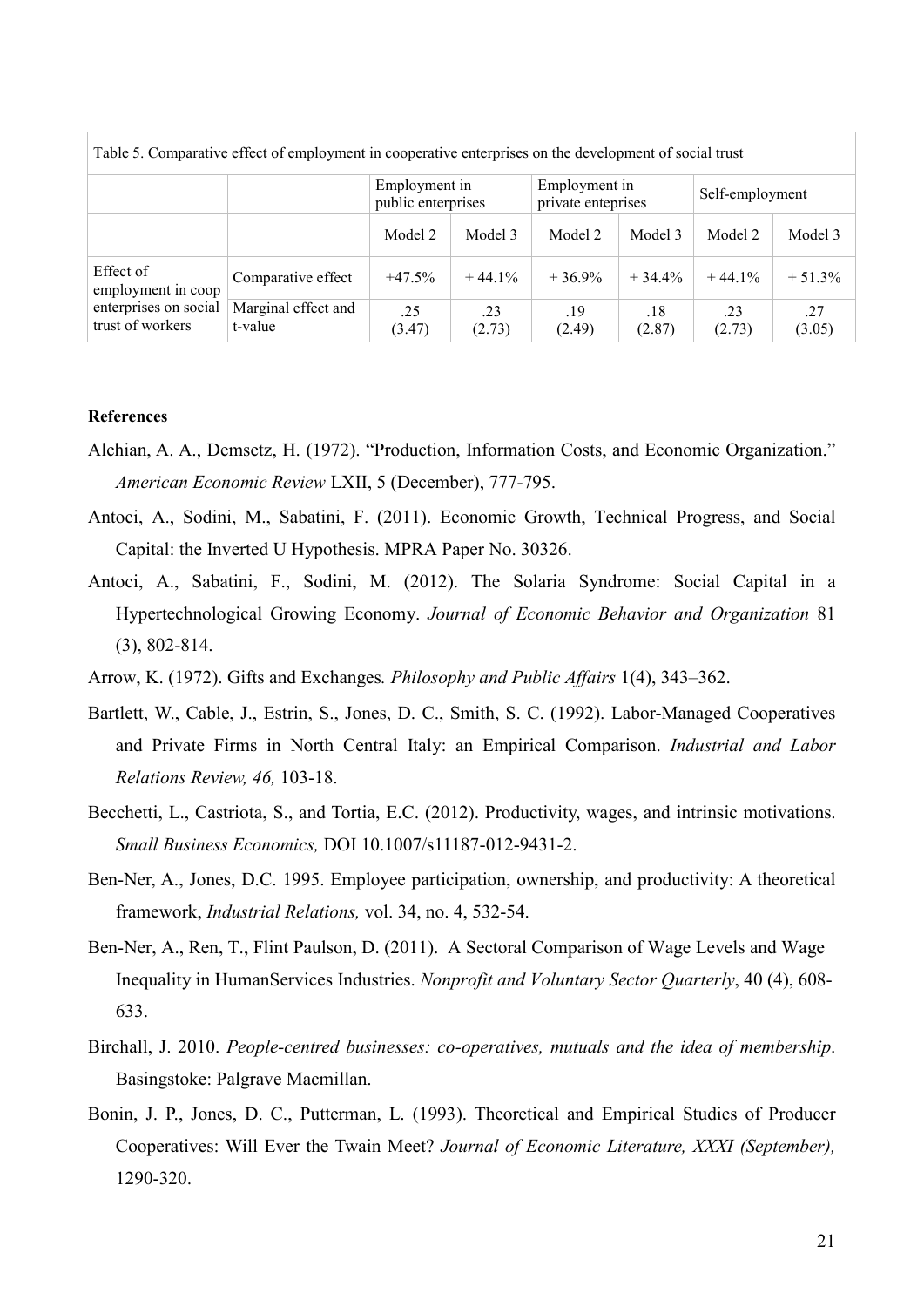- Borzaga, C., Tortia, E. (2006). Worker motivations, job satisfaction, and loyalty in public and nonprofit social services. *Non-profit and Voluntary Sector Quarterly*, 35(2): 225-48.
- Borzaga, C., Tortia, E. C. (2010), The Economics of Social Enterprises. An Interpretive Framework, in: L. Becchetti and C. Borzaga (Eds), *The Economics of Social Responsibility. The World of Social Enterprises.* London, U.K.: Routledge: 15-33.
- Burdìn, G. (2012). Does workers' control affect firm survival? Evidence from Uruguay. University of Siena, Department of Economics and Statistics, Working Paper N. 641.
- Burdìn, G., Dean, A. (2009). New evidence on wages and employment in worker cooperatives compared with capitalist firms. *Journal of Comparative Economics*, 37, 517–533.
- Carpenter, J., Daniere, A. G., Takahashi, L. M. (2004). Cooperation, Trust, and Social Capital in Southeast Asian Urban Slums. *Journal of Economic Behavior & Organization*, 55, 533-551.
- Craig, B. & Pencavel, J. (1992) The Behaviour of Worker Cooperatives: the Plywood Companies of Pacific Northwest. *The American Economic Review, 82,* 1083-105.
- Craig, B. & Pencavel, J. (1994) The Empirical Performance of Orthodox Models of the Firm: Conventional Firms and Worker Cooperatives. *Journal of Political Economy, 102,* 718-44.
- Degli Antoni G. (2009). Intrinsic vs. Extrinsic Motivations to Volunteer and Social Capital Formation, *Kyklos* 62(3), pp.359-370.
- Degli Antoni G., Portale E. (2011). The effect of corporate social responsibility on social capital creation: an empirical study on participation in social cooperatives, *Nonprofit and Voluntary Sector Quarterly,* 40, 566-582.
- Degli Antoni G., Sacconi, L. (2009), A theoretical analysis of the relationship between social capital and corporate social responsibility: concepts and definitions, in Sacchetti S. and Sugden R. (eds), *Knowledge in the Development of Economies*. Institutional Choices under Globalisation, Edward Elgar.
- Dow, G. K. (2003) *Governing the Firm: workers' control in theory and practice,* Cambridge: Cambridge University Press.
- Erdal, D. (2011). *Beyond the corporation. Humanity working,* London: The Bodley Head.
- Erdal, D. (2012). Employee ownership and health. Paper presented at the workshop: Cooperatives and Public Health. Edinburgh: Scottish Enterprise, 08<sup>th</sup> May.
- Fehr, E. (2009). On the Economics and Biology of Trust. *Journal of the European Economic Association*, 7(2-3), 235-266.
- Fine, B. (2010). *Theories of Social Capital: Researchers Behaving Badly*. Pluto.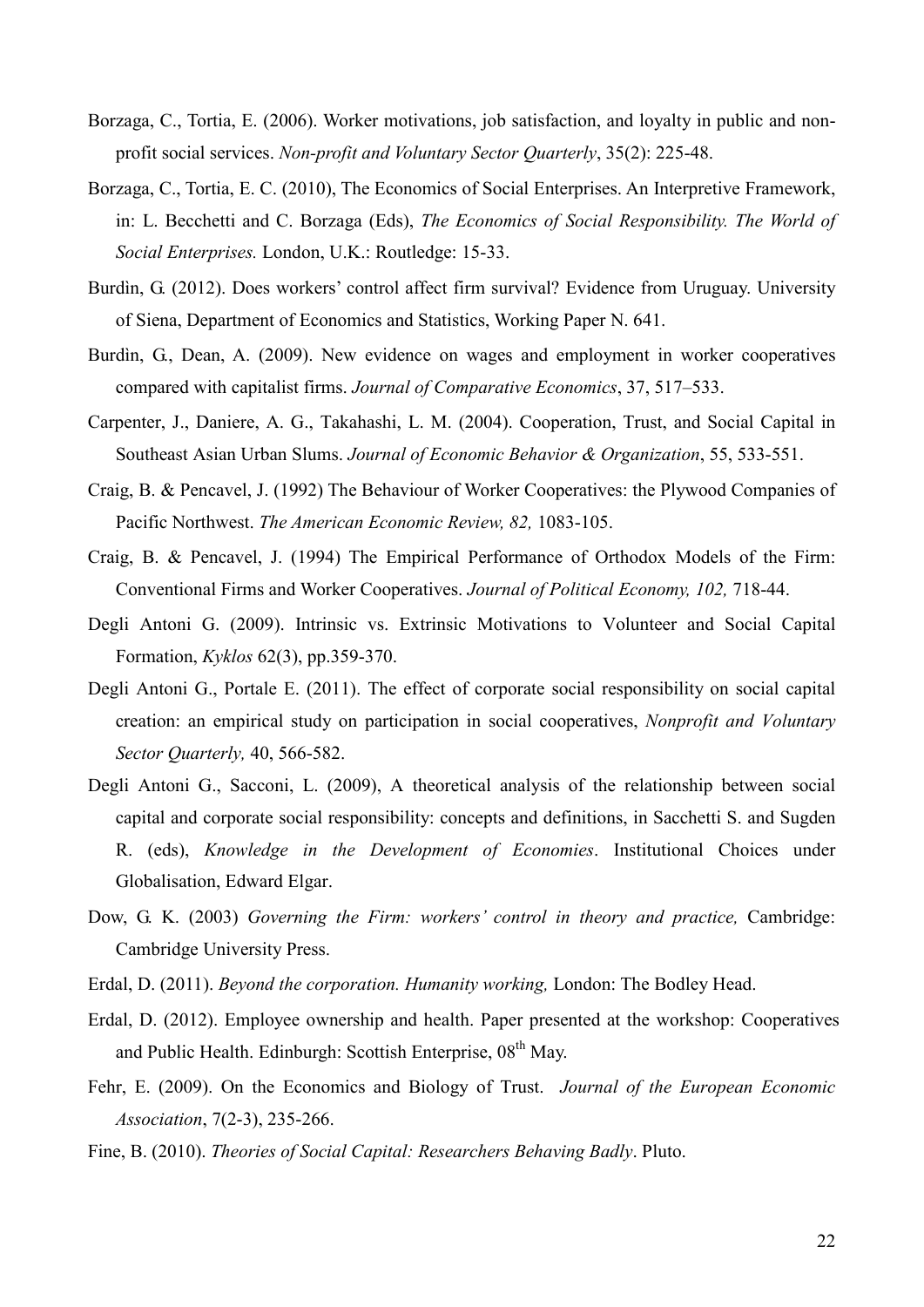- Freundlich, F., Gago, M. (2012). Cooperative employment density, social capital and public health: Evidence from Gipuzkoa Province, the Basque Country. Paper presented at the workshop: Cooperatives and Public Health. Edinburgh: Scottish Enterprise,  $08<sup>th</sup>$  May.
- Frey, B., Jegen, R. (2001). Motivation Crowding Theory. *Journal of Economic Surveys*, 15(5), 589- 611.
- Fukuyama, F. (1995). *Trust: The Social Virtues and the Creation of Prosperity*. New York: Free Press.
- Guiso, L., Sapienza, P., Zingales, L. (2008). Trusting the Stock Market. *Journal of Finance*, 63(6), 2557-2600.
- Guiso, L., Sapienza, P., Zingales, L. (2009). Cultural Biases in Economic Exchange? *Quarterly Journal of Economics*, 124 (3), 1095-1131.
- Hansmann, H. (1996) *The Ownership of the Enterprise.* Harvard, MA: Harvard Univ. Press.
- Istat (2010). *Esportazioni dei sistemi locali del lavoro*. Roma: Istat.
- Jensen, M. C., Meckling, W. H. (1976). Theory of the Firm: Managerial Behavior, Agency Costs and Ownership Structure. *Journal of Financial Economics,* October, 1976, V. 3, No. 4, pp. 305- 360.
- Kawachi, I., Kennedy, B. P., Lochner, K., Prothrow-Stith, D. (1997). Social capital, income inequality, and mortality. *American Journal of Public Health* 87 (9), 1491-1498.
- Knack, S. (2002). Trust, Associational Life and Economic Performance. In Heliweel, J. (Ed). *The Contribution of Human and Social Capital to Sustained Economic Growth and Well-Being: International Symposium Report*. Quebec: Human Resources Development Canada. 2001.
- Knack, S., Keefer, P. (1997). Does Social Capital Have An Economic Payoff? A Cross Country Investigation. *Quarterly Journal of Economics* 112 (4), 1251-1288.
- Lind, A. E., Tyler, T. R. (1988). *The Social Psychology of Procedural Justice*. New York: Plenum.
- Marchegiani, L., Reggiani, T., Rizzolli, M. (2011). How Unjust! An Experimental Investigation of Supervisors' Evaluation Errors and Agents' Incentives. IZA Discussion Paper No. 6254.
- Mas, A., Moretti, E. (2009). Peers at work. *The American Economic Review,* 99:1, 112–145.
- Meulman, J. J., Van der Kooij, A.J., & Heiser, W.J. (2004). Principal Component Analysis with nonlinear optimal scaling transformations for ordinal and nominal data. In D. Kaplan (Ed.), The Sage handbook of quantitative methodology for the social sciences. London: Sage.
- Mill, J. S. (1848). *Principles of Political Economy*. London: Longmans, Green and Co.
- Miyazaki, H. and Neary H. 1983. The Illyrian firm revisited, *The Bell Journal of Economics*, vol. 14, no. 1, 259-270.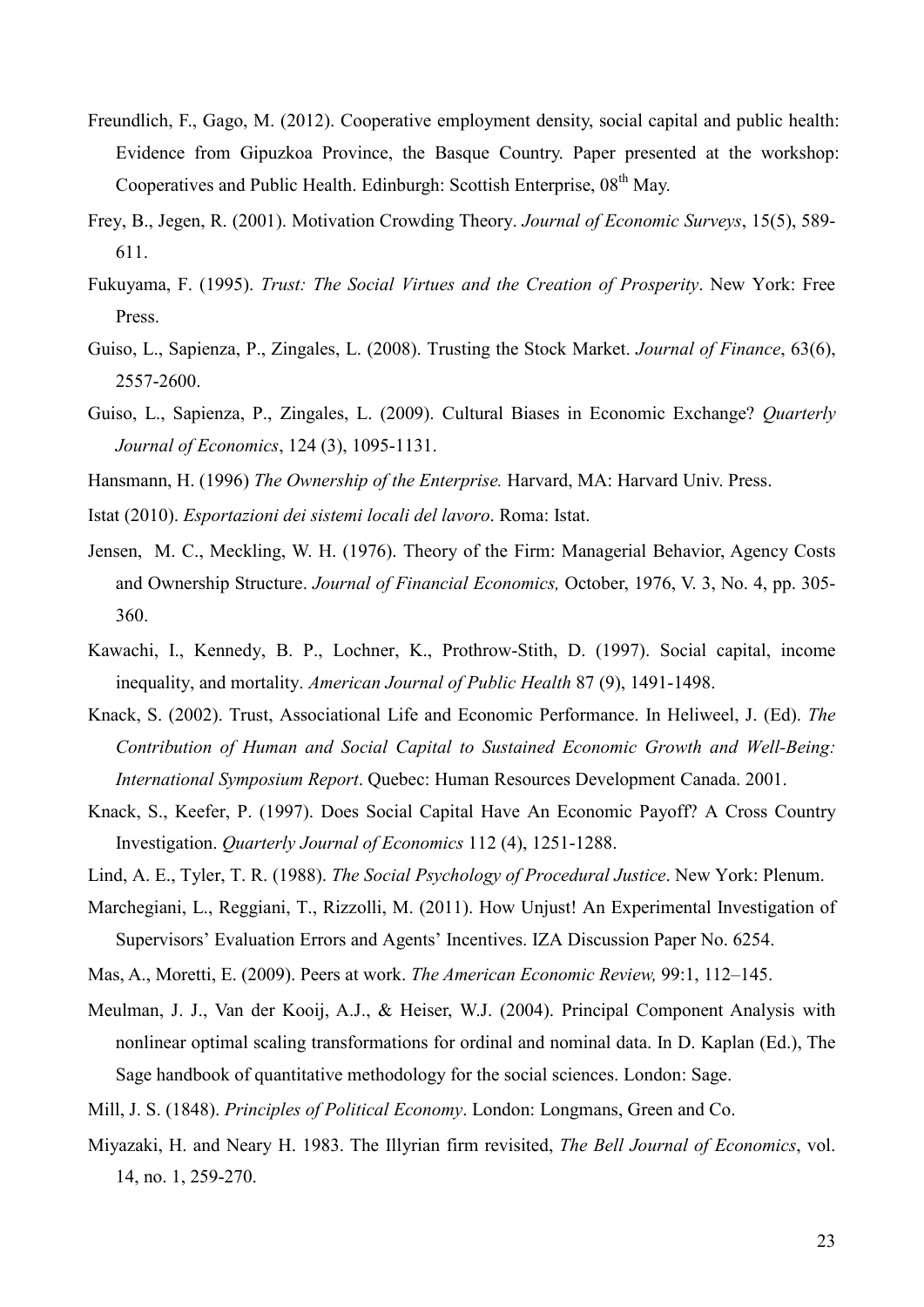- Mohnen, A., Pokorny, K., Sliwka, D. (2008). Transparency, Inequity Aversion, and the Dynamics of Peer Pressure in Teams: Theory and Evidence. *Journal of Labor Economics,* 26 (4), 693-720.
- North, D. (1990). *Institutions, Institutional Change and Economic Performance*. Cambridge: Cambridge University Press.
- Olson, M. (1963). Rapid Growth as a Destabilizing Force. *Journal of Economic History* 23(4), 529- 552.
- Olson, M. (1982). *The Rise and Decline of Nations: Economic Growth, Stagflation, and Social Rigidities*. New Haven: Yale University Press.
- Pearl, J. 2012. The causal foundations of Structural Equation Modeling. University of California, Los Angeles Computer Science Department, Technical report R-370, October. Retrieved, May, 15th, 2012: http://ftp.cs.ucla.edu/pub/stat\_ser/r370.pdf
- Perotin, V. (2012). Good, sustainable jobs in the community. Paper presented at the conference: Cooperatives for a better world. Venice, San Servolo: EuRICSE (European Research Institute on Cooperative and Social Enterprises): 15-16 March.
- Podsakoff, P. M., Podsakoff, N. P., MacKenzie, S. B. (2003). Common Method Biases in Behavioral Research: A Critical Review of the Literature and Recommended Remedies. *Journal of Applied Psychology,* 88 (5): 879–903.
- Putnam R. D., (1993). *Making democracy work: Civic traditions in modern Italy*. Princeton: Princeton University Press.
- Putnam, R. D. (2000). *Bowling Alone. The The Collapse and Revival of American Community*. New York: Simon & Schuster.
- Sabatini F. (2008). Social Capital and the Quality of Economic Development. *Kyklos*, 61 (3), 466-
- Smith, A. (1759). *Theory of Moral Sentiments*. London: A. Millar.
- Stiglitz, J. (2009). Moving beyond market fundamentalism to a more balanced economy. *Annals of Public and Cooperative Economics*, 80 (3), 345-360.
- Stikkers, Kenneth W. (2009). Dewey, economic democracy, and the Mondragon cooperatives. *European Journal of Pragmatism and American Philosophy,* 3(2): 186-199.
- Thibaut, J. W., Walker, L. (1975). *Procedural justice: A psychological analysis*. Hillsdale, N.J. and New York: Erlbaum Associates.
- Tortia, E.C. (2008). Worker Well-Being and Perceived Fairness: Survey-Based Findings from Italy, *Journal of Socio-Economics,* 37 (5), pp. 2080-2094.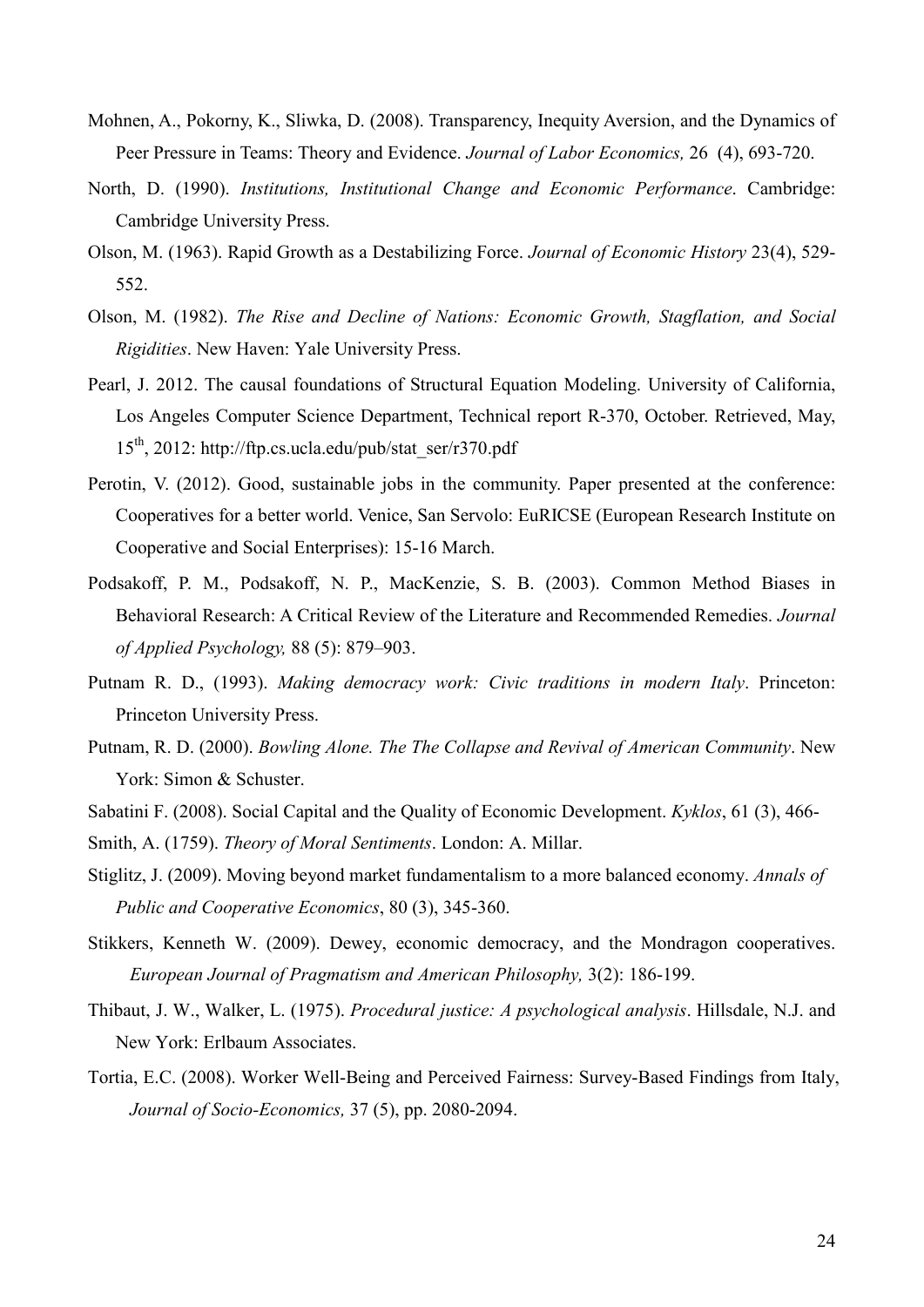- Uphoff, N. (1999). Understanding Social Capital: Learning from the Analysis and Experience of Participation. In Dasgupta, P. & Serageldin, I. (Eds.), *Social Capital: A Multifaceted Perspective*. Washington, D.C.: The World Bank.
- Valentinov, V. (2007). Why are cooperatives important in agriculture? An organizational economics perspective. *Journal of Institutional Economics*, 3: 55-69.
- Wright, S. (1934). The method of path coefficients. *Annals of Mathematical Statistics,* 5, 161-215.
- Yamamura, E. (2011). The role of social trust in reducing long-term truancy and forming human capital in Japan. *Economics of Education Review*, 30(2), 380-389.
- Yamamura, E. (2012). Groups and information disclosure: evidence on the Olson and Putnam hypotheses in Japan. *International Journal of Social Economics*, 39(6), 423-439.

Zak, P., Knack, S. (2001). Trust and Growth. *The Economic Journal*, 111 (470), 295-321.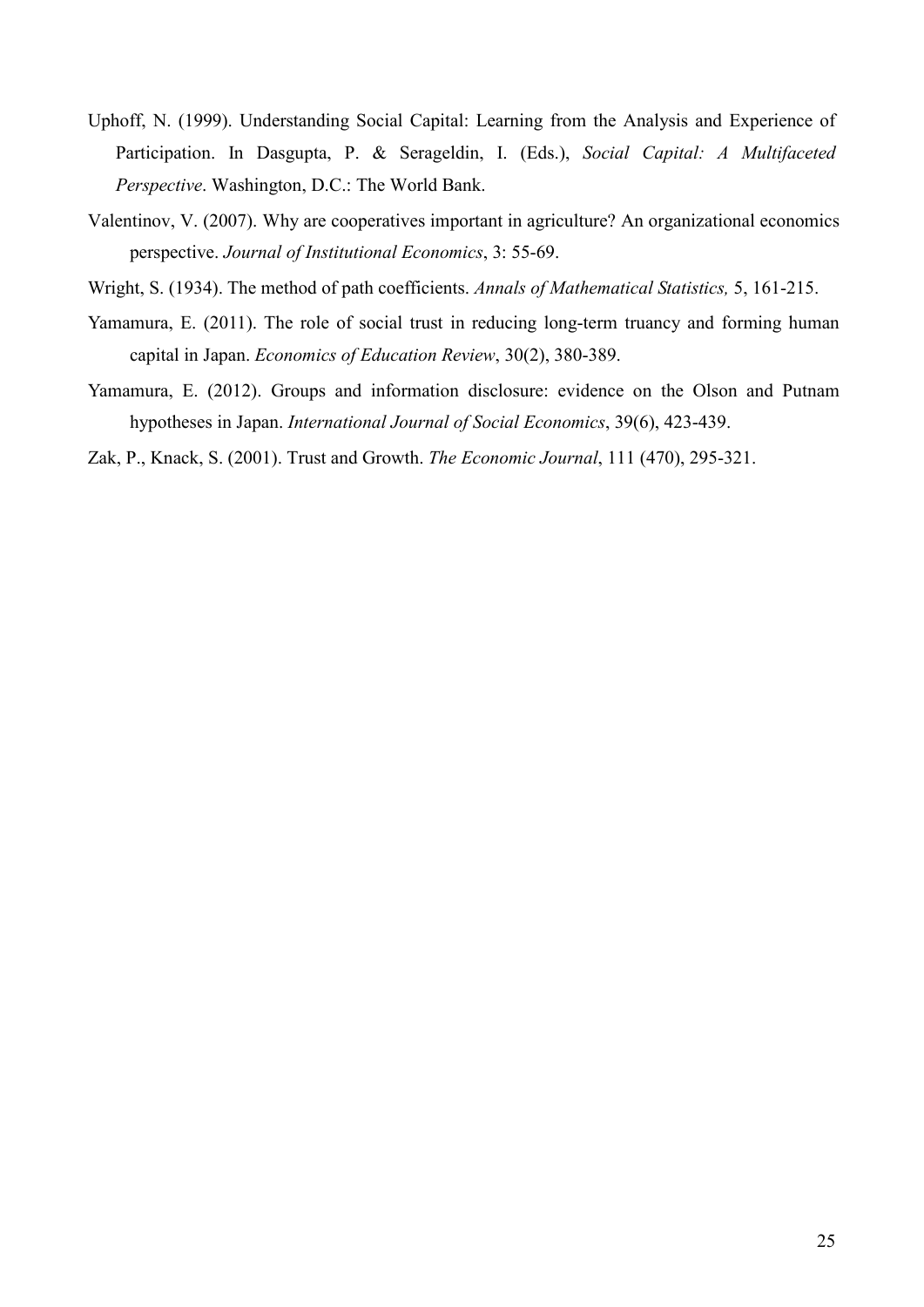# **Appendix A - Categorical Principal Components Analysis and Factor Analysis**

Categorical principal components analysis

| <b>Model Summary</b> |                   |                      |  |  |  |  |  |  |
|----------------------|-------------------|----------------------|--|--|--|--|--|--|
|                      |                   | Variance             |  |  |  |  |  |  |
|                      |                   | <b>Accounted For</b> |  |  |  |  |  |  |
|                      | Cronbach's        | Total                |  |  |  |  |  |  |
| Dimension            | Alpha             | (Eigenvalue)         |  |  |  |  |  |  |
|                      | .789              | 3.350                |  |  |  |  |  |  |
| 2                    | .357              | 1.464                |  |  |  |  |  |  |
| Total                | .891 <sup>a</sup> | 4.814                |  |  |  |  |  |  |

a. Total Cronbach's Alpha is based on the total Eigenvalue.

#### **Correlations Transformed Variables**

|                      | V3410 1 | V3410 2        | V3410 3 | V3410 4 | V3410 5 | V3410 6 | V3410 7        | V3410 8 | V3410 9 |
|----------------------|---------|----------------|---------|---------|---------|---------|----------------|---------|---------|
| V3410 1 <sup>ª</sup> | 1.000   | .320           | .340    | .252    | .198    | .090    | .247           | .045    | .049    |
| V3410 2 <sup>a</sup> | .320    | 1.000          | .258    | .209    | .216    | .080    | .209           | .047    | .158    |
| V3410 3 <sup>ª</sup> | .340    | .258           | 1.000   | .280    | .259    | .171    | .248           | .254    | .153    |
| V3410 4 <sup>ª</sup> | .252    | .209           | .280    | 1.000   | .322    | .284    | .314           | .288    | .222    |
| V3410 5 <sup>a</sup> | .198    | .216           | .259    | .322    | 1.000   | .440    | .395           | .445    | .386    |
| $V3410~6^a$          | .090    | .080           | .171    | .284    | .440    | 1.000   | .426           | .444    | .512    |
| $V34107^a$           | .247    | .209           | .248    | .314    | .395    | .426    | 1.000          | .381    | .405    |
| $V3410_8^a$          | .045    | .047           | .254    | .288    | .445    | .444    | .381           | 1.000   | .458    |
| $V3410$ $9^a$        | .049    | .158           | .153    | .222    | .386    | .512    | .405           | .458    | 1.000   |
| Dimension            |         | $\overline{2}$ | 3       | 4       | 5       | 6       | $\overline{7}$ | 8       | 9       |
| Eigenvalue           | 3.264   | 1.432          | .804    | .715    | .680    | .601    | .553           | .509    | .441    |

a. Missing values were imputed with the mode of the quantified variable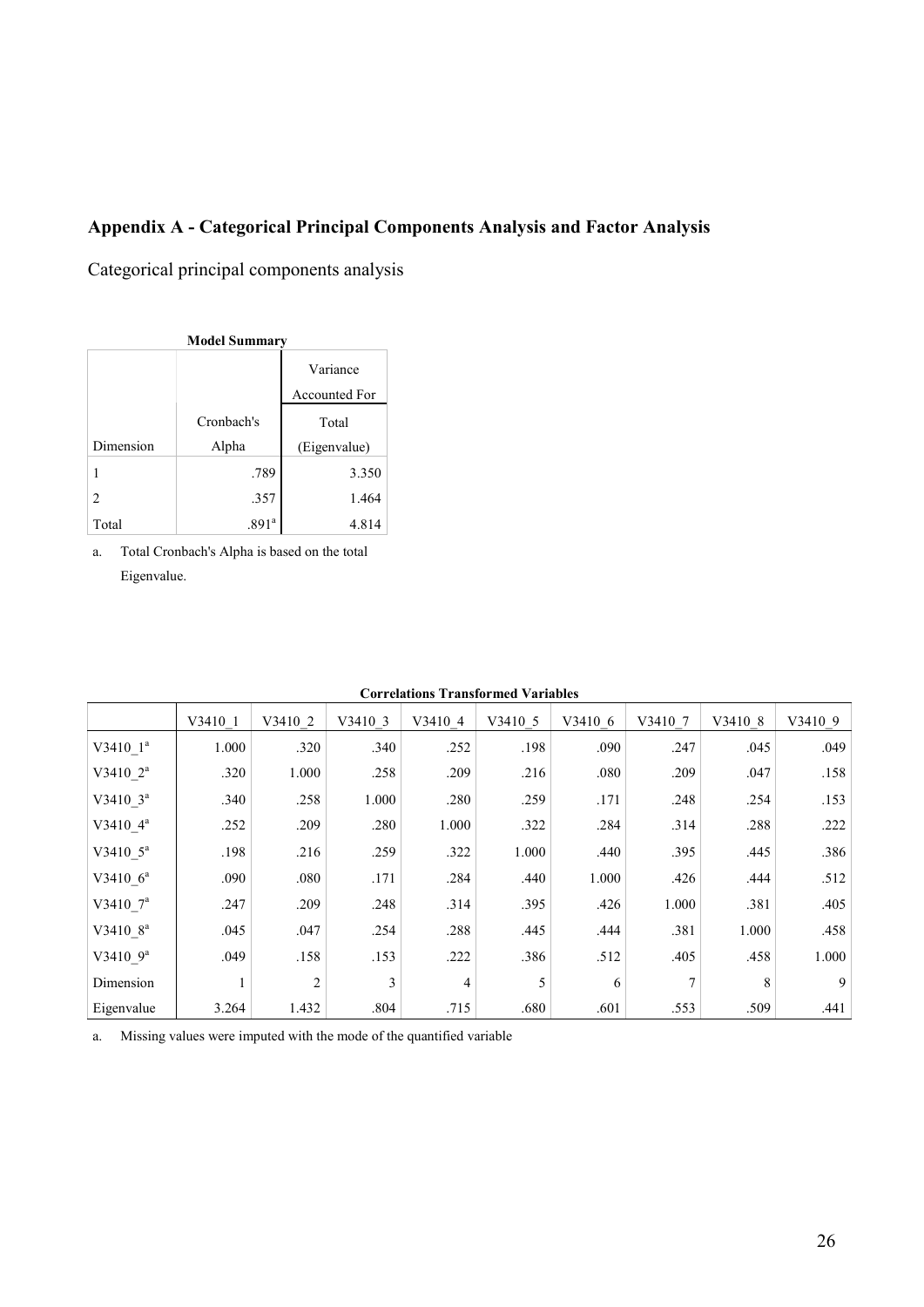| <b>Component Loadings</b> |                                   |          |  |  |  |  |  |
|---------------------------|-----------------------------------|----------|--|--|--|--|--|
|                           | Dimension                         |          |  |  |  |  |  |
|                           | 1                                 | 2        |  |  |  |  |  |
| V3410 1                   | .389                              | .688     |  |  |  |  |  |
| V3410 2                   | .382                              | .564     |  |  |  |  |  |
| V3410 3                   | .526                              | .456     |  |  |  |  |  |
| V3410 4                   | .592                              | .209     |  |  |  |  |  |
| V3410 5                   | .725                              | $-.093$  |  |  |  |  |  |
| V3410 6                   | .707                              | $-376$   |  |  |  |  |  |
| V3410 7                   | .705                              | $-.028$  |  |  |  |  |  |
| V3410 8                   | .675                              | $-.356$  |  |  |  |  |  |
| V3410 9                   | .669                              | $-0.379$ |  |  |  |  |  |
|                           | Variable Principal Normalization. |          |  |  |  |  |  |

# Factor analysis

| <b>Communalities</b>                         |         |            |  |  |  |  |  |  |
|----------------------------------------------|---------|------------|--|--|--|--|--|--|
|                                              | Initial | Extraction |  |  |  |  |  |  |
| V3410 1 Quantification                       | .243    | .446       |  |  |  |  |  |  |
| V3410 2 Quantification                       | .203    | .271       |  |  |  |  |  |  |
| V3410 3 Quantification                       | .262    | .355       |  |  |  |  |  |  |
| V3410 4 Quantification                       | .231    | .284       |  |  |  |  |  |  |
| V3410 5 Quantification                       | .402    | .470       |  |  |  |  |  |  |
| V3410 6 Quantification                       | .434    | .552       |  |  |  |  |  |  |
| V3410 7 Quantification                       | .337    | .400       |  |  |  |  |  |  |
| V3410 8 Quantification                       | .409    | .498       |  |  |  |  |  |  |
| V3410 9 Quantification                       | .415    | .496       |  |  |  |  |  |  |
| Extraction Method: Principal Axis Factoring. |         |            |  |  |  |  |  |  |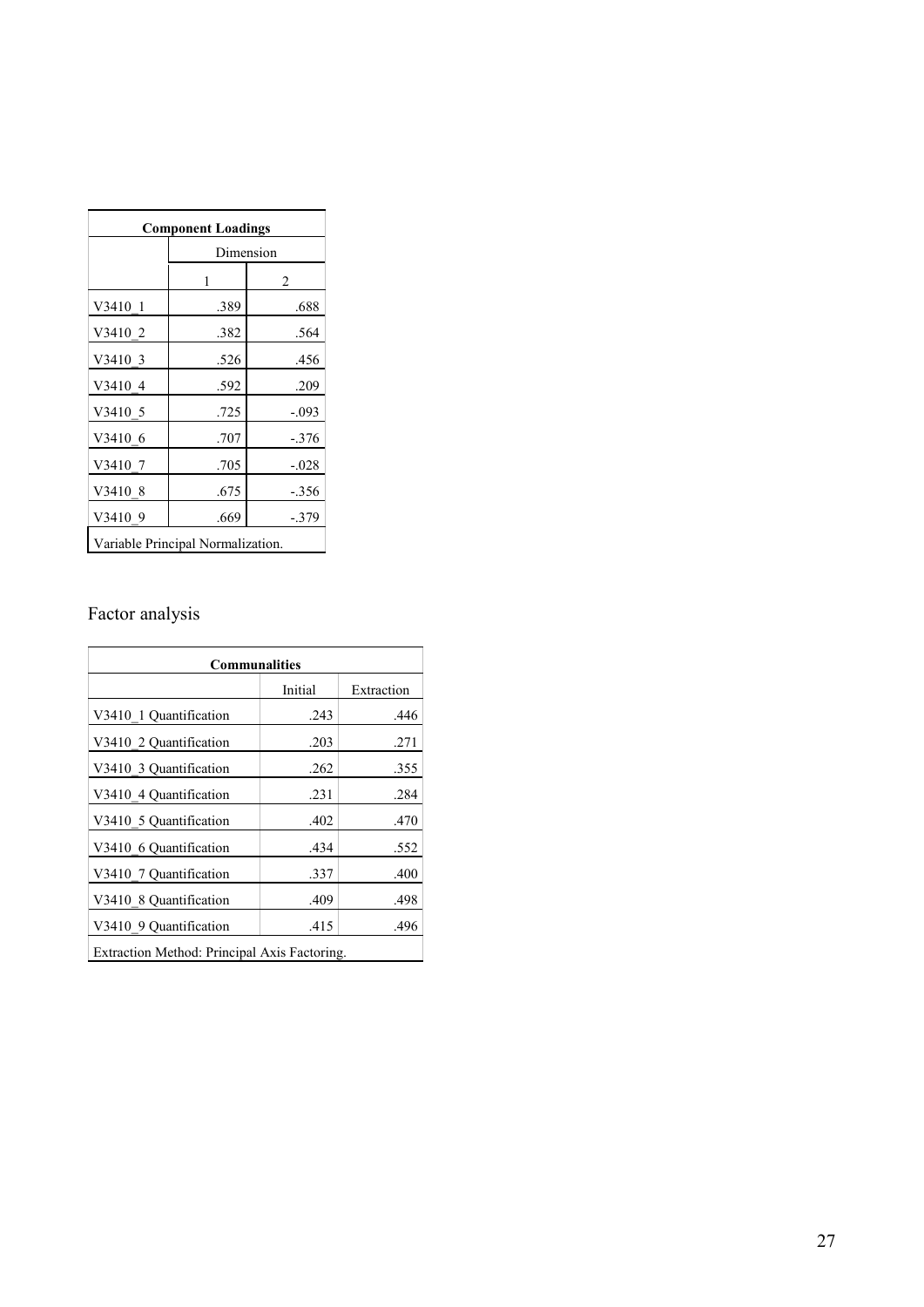|                         | <b>Total Variance Explained</b> |                     |                                              |       |                            |           |                          |          |           |
|-------------------------|---------------------------------|---------------------|----------------------------------------------|-------|----------------------------|-----------|--------------------------|----------|-----------|
|                         |                                 |                     |                                              |       | Extraction Sums of Squared |           | Rotation Sums of Squared |          |           |
|                         |                                 | Initial Eigenvalues |                                              |       | Loadings                   |           |                          | Loadings |           |
| Facto                   |                                 | $%$ of              | Cumulativ                                    |       | $%$ of                     | Cumulativ |                          | $%$ of   | Cumulativ |
| r                       | Total                           | Variance            | $e\%$                                        | Total | Variance                   | $e\%$     | Total                    | Variance | $e\%$     |
| $\vert$ 1               | 3.453                           | 38.371              | 38.371                                       | 2.897 | 32.184                     | 32.184    | 2.368                    | 26.310   | 26.310    |
| $\sqrt{2}$              | 1.461                           | 16.230              | 54.601                                       | .874  | 9.715                      | 41.899    | 1.403                    | 15.589   | 41.899    |
| $\overline{\mathbf{3}}$ | .762                            | 8.461               | 63.063                                       |       |                            |           |                          |          |           |
| $\overline{4}$          | .703                            | 7.816               | 70.879                                       |       |                            |           |                          |          |           |
| $\sqrt{5}$              | .661                            | 7.340               | 78.219                                       |       |                            |           |                          |          |           |
| 6                       | .568                            | 6.315               | 84.534                                       |       |                            |           |                          |          |           |
| $\sqrt{7}$              | .538                            | 5.982               | 90.515                                       |       |                            |           |                          |          |           |
| $\,8\,$                 | .472                            | 5.250               | 95.765                                       |       |                            |           |                          |          |           |
| $\mathbf{9}$            | .381                            | 4.235               | 100.000                                      |       |                            |           |                          |          |           |
|                         |                                 |                     | Extraction Method: Principal Axis Factoring. |       |                            |           |                          |          |           |